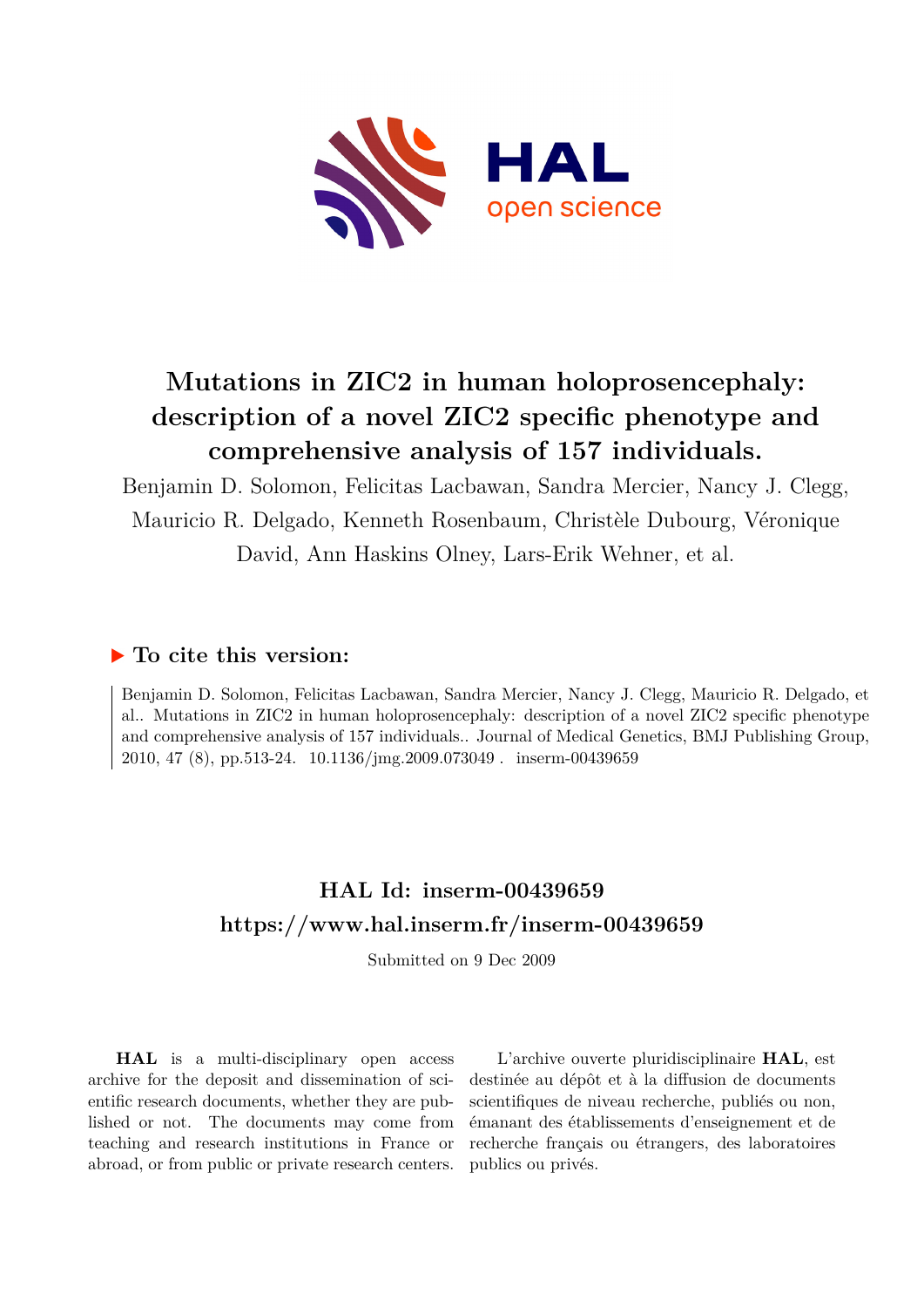Mutations in *ZIC2* in Human Holoprosencephaly: Comprehensive Analysis of 153 Individuals and Description of a Novel *ZIC2*-Specfic Phenotype

Benjamin D. Solomon<sup>1</sup>#, Felicitas Lacbawan<sup>1,2</sup>#, Sandra Mercier<sup>3,4</sup>, Nancy J. Clegg<sup>5</sup>, Mauricio R. Delgado<sup>5</sup>, Kenneth Rosenbaum<sup>6</sup>, Christèle Dubourg<sup>3</sup>, Veronique David<sup>3</sup>, Ann Haskins Olney<sup>7</sup>, Lars-Erik Wehner<sup>8,9</sup>, Ute Hehr<sup>8,9</sup>, Sherri Bale<sup>10</sup>, Aimee Paulussen<sup>11</sup>, Hubert J. Smeets<sup>11</sup>, Emily Hardisty<sup>12</sup>, Anna Tylki-Szymanska<sup>13</sup>, Ewa Pronicka<sup>13</sup>, Michelle Clemens<sup>14</sup>, Elizabeth McPherson<sup>15</sup>, Raoul C.M. Hennekam<sup>16</sup>, Jin Hahn<sup>17</sup>, Elaine Stashinko<sup>18</sup>, Eric Levey<sup>18</sup>, Dagmar Wieczorek<sup>19</sup>, Elizabeth Roeder<sup>20</sup>, Kiyoshi Imaizumi<sup>21</sup>, Chayim Can Schell-Apacik<sup>22,23</sup>, Carol W. Booth<sup>24</sup>, Ronald L. Thomas<sup>25</sup>, Sue Kenwrick<sup>26</sup>, Amelia Keaton<sup>1</sup>, Joan Z. Balog<sup>1</sup>, Donald Hadley<sup>1</sup>, Nan Zhou<sup>1</sup>, Robert Long<sup>1</sup>, Jorge I. Vélez<sup>1</sup>, Daniel E. Pineda-Alvarez<sup>1</sup>, Sylvie Odent<sup>3,4</sup>, Erich Roessler<sup>1</sup>, Maximilian Muenke<sup>1\*</sup> <sup>1</sup>National Human Genome Research Institute, National Institutes of Health, Bethesda, MD 20892, USA; <sup>2</sup>Department of Pathology, State University of New York-Downstate Medical Center, Brooklyn, NY 11203, USA; <sup>3</sup>CNRS Génétique et Développement, Université de Rennes, 35042 Rennes Cedex, France; <sup>4</sup>Service de génétique clinique, CHU Hôpital Sud, 35042 Rennes Cedex, France <sup>5</sup>Department of Neurology, Texas Scottish Rite Hospital for Children, University of Texas Southwestern Medical Center, Dallas, TX 75219, USA; <sup>6</sup>Department of Genetics, Children's National Medical Center, Washington, DC 20010, USA; <sup>7</sup>Department of Genetics, Munroe-Meyer Institute for Genetics and Rehabilitation, University of Nebraska Medical Center, Omaha, NE 68109, USA; <sup>8</sup>Center for Human Genetics Regensburg, Regensburg 93053, Germany, <sup>9</sup>Department of Human Genetics, University of Regensburg, Regensburg 93053, Germany; <sup>10</sup>GeneDx, Gaithersburg, MD 20877, USA; <sup>11</sup>Department of Clinical Genetics, Academic Hospital Maastricht, 6229 GR Maastricht, Netherlands; <sup>12</sup>Department of Obstetrics and Gynecology, University of Chapel Hill School of Medicine, Chapel Hill, NC 27514, USA; <sup>13</sup>Clinic of Metabolic Diseases, Endocrinology and Diabetology, The Children's Memorial Health Institute, 02-004 Warsaw, Poland; <sup>14</sup>Department of Genetics, University of Pittsburgh Medical Center, Pittsburgh, PA 15219, USA; <sup>15</sup>Department of Genetics, Marshfield Clinic, Marshfield, WI 54449, USA; <sup>16</sup>Department of Clinical Genetics, Academic Medical Center, 1105 AZ, Amsterdam, Netherlands; <sup>17</sup>Department of Neurology, Stanford University School of Medicine, Palo Alto, CA 94305, USA; <sup>18</sup>Kennedy Krieger Institute, Johns Hopkins University, Baltimore, MD 21218, USA, <sup>19</sup>Institute of Human Genetics, University Duisburg-Essen, 174, 45147 Essen, Germany, <sup>20</sup>Department of Pediatrics, Division of Genetics and Metabolic Disorders, University of Texas Health Science Center at San Antonio, San Antonio, TX 78229, USA, <sup>21</sup> Division of Medical Genetics, Kanagawa Children's Medical Center, Yokohama City, Kanagawa 232-8555, Japan, <sup>22</sup>Institute of Social Pediatric and Adolescent Medicine of the University of Munich, D-81377 Munich, Germany; <sup>23</sup>Practice of Human Genetics, 14050 Berlin, Germany, <sup>24</sup>Department of Genetics, Lutheran General Hospital, Park Ridge, IL 60068, USA; <sup>25</sup>Department of Obstetrics and Gynecology, Drexel School of Medicine, Philadelphia, PA 19129, USA; <sup>26</sup>Cambridge University Hospitals, Cambridge CB2 000, UK.

#These authors contributed equally. \*Corresponding author: National Institutes of Health, Building 35, Room 1B-203 Bethesda, MD 20892 USA Phone: (301)594-7487 Fax: (301)496-7184 e-mail: [mamuenke@mail.nih.gov](mailto:mamuenke@mail.nih.gov)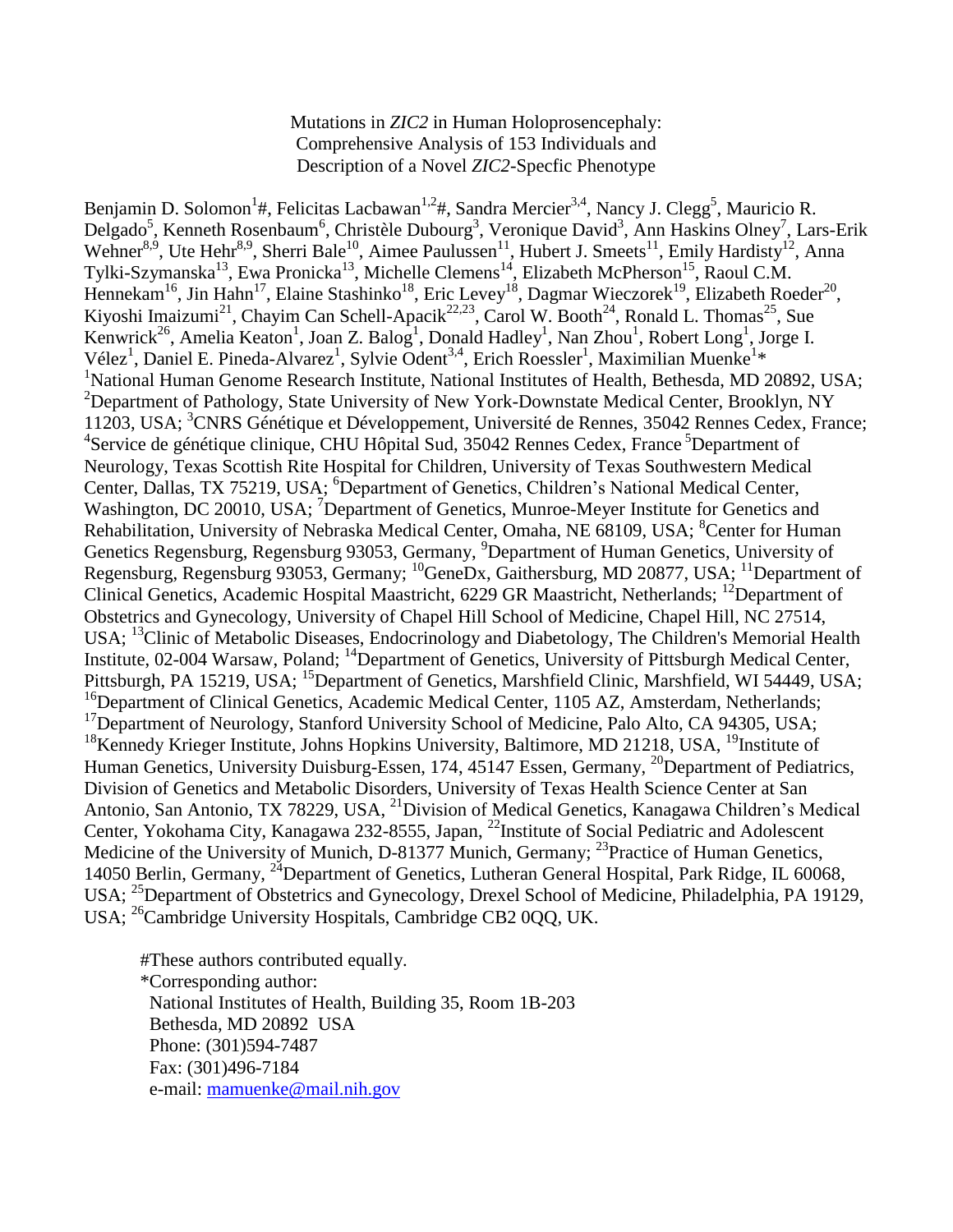#### **Abstract**

Holoprosencephaly (HPE) is the most common malformation of the human forebrain, and may be due to cytogenetic anomalies, teratogens, occur in the context of a syndrome, or be due to mutations in single genes associated with non-syndromic HPE. Mutations in *ZIC2*, a transcription factor located on chromosome 13q32, are the secondmost common cause of non-syndromic, non-chromosomal HPE. Blood samples from over 1000 individuals with HPE-spectrum disorders and their relatives were analyzed for sequence variations in *ZIC2*. We examined clinical details and included all other known previously published and unpublished cases of mutations in *ZIC2* through a literature search and collaboration with other centers. We find mutations in *ZIC2* in 8% of probands with HPE, and describe 153 individuals from 116 unrelated kindreds, including 137 patients with molecularly-determined mutations in *ZIC2* and 16 patients with deletions of the *ZIC2* locus. Unlike HPE due to mutations in other genes, the vast majority of cases are sporadic and the proportional distribution of HPE types differs significantly from previously published analyses of non-chromosomal non-syndromic HPE. Furthermore, we describe a novel facial phenotype in patients with mutations in *ZIC2* which includes bitemporal narrowing, upsplanting palpebral fissures, a short nose with anteverted nares, and a broad and well-demarcated philtrum, and large ears. This phenotype is distinct from the standard facial dysmorphisms associated with nonchromosomal, non-syndromic HPE. Our findings show that HPE due to mutations in *ZIC2* is distinct from that due to mutations in other genes. This may shed light on the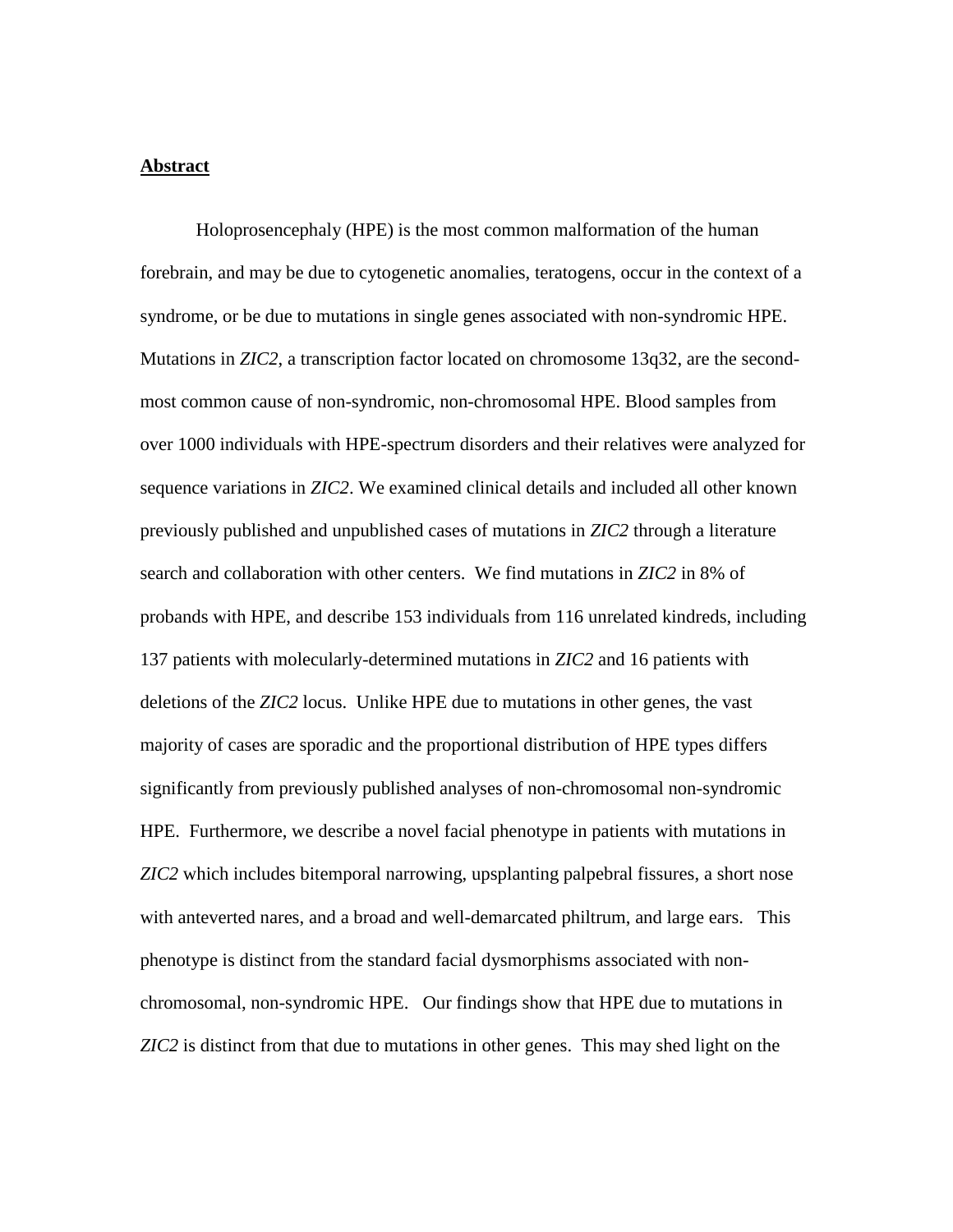mechanisms that contribute to the formation of the face and the forebrain and may help direct genetic counseling and diagnostic strategies.

#### **Manuscript**

Holoprosencephaly (HPE) is the most common malformation of the human forebrain, and results from failed or incomplete forebrain cleavage early in gestation. HPE occurs in 1 in 250 gestations, though the vast majority of conceptions with HPE do not survive to birth<sup>1,2</sup>. HPE is categorized by the degree of forebrain separation into alobar, in which there is no interhemispheric division, semilobar, and lobar HPE, from the most to least severe type. More recently, middle interhemispheric variant (MIHV) HPE has also been described, which includes failed separation of the posterior frontal and parietal lobes<sup>3-6</sup>. The distribution of HPE types in both living patients and deceased fetuses with non-chromosomal, non-syndromic HPE has been estimated to be 22% alobar, 45% semilobar, and 33% lobar  $HPE<sup>7</sup>$ .

Common clinical features among patients with HPE include neurological impairment (often severe), seizures, diabetes insipidus, and characteristic dysmorphic facies. Traditionally, it is thought that in HPE "the face predicts the brain": in other words, more severe craniofacial anomalies correlate with more severe neuroanatomic findings.<sup>4</sup> At the most severe end of the spectrum, facial features in patients with alobar HPE may include cyclopia and a proboscis (a tubular nasal structure located above the fused eyes). Other, more common facial dysmorphisms in less-severely affected patients include microcephaly (though hydrocephalus can lead to macrocephaly), hypotelorism, a flat nasal bridge, and cleft lip and/or palate. At the least severe end of the spectrum, termed microform HPE, patients may have subtle features such as mild microcephaly,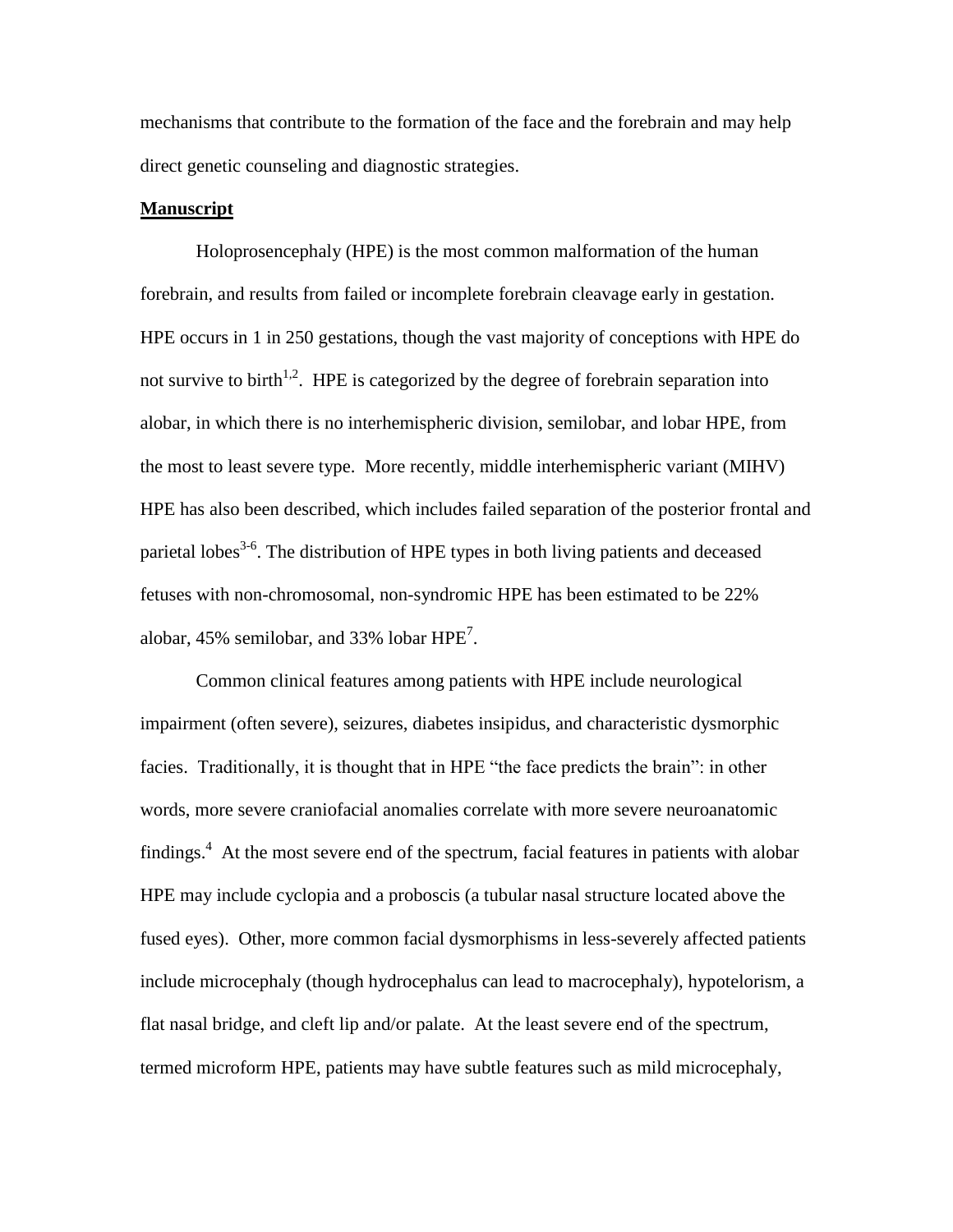hypotelorism, single maxillary central incisors (SMCI) without appreciable CNS anomalies on conventional neuroimaging. These individuals are often identified due to the presence of a severely affected relative<sup>6,8-9</sup>.

HPE is etiologically heterogeneous, and may be caused by cytogenetic anomalies, teratogenic influences, occur in the context of a syndrome, or be due to mutations in one of over 10 HPE-associated genes<sup>6-8,10-12</sup>. In patients with HPE who have a normal chromosome analysis, a typical initial diagnostic strategy is to screen for mutations in four genes: *SHH* [MIM 600725], *ZIC2* [MIM 603073], *SIX3* [MIM 603714], and *TGIF*  [MIM 602630]. Mutations in these genes can arise *de novo* or may be found in multiple members of large families segregating HPE-spectrum anomalies. In large kindreds, family studies demonstrate the incomplete penetrance and highly variable expressivity of these mutations<sup>3-4,6,13</sup>.

*ZIC2*, located at chromosome 13q32, was first identified as an HPE candidate gene due to individuals with brain anomalies who were found to have deletions involving the long arm of chromosome 13. Subsequent analysis of patients with HPE identified mutations in  $ZIC2^{14-16}$ . Mutations in this gene have previously been thought to be the second-most-common identified cause of non-chromosomal non-syndromic HPE (after mutations in *SHH*). In recent estimates, at least 3% of probands with HPE have mutations in *ZIC2*6,17 . *ZIC2* codes for a transcription factor which plays several roles in neurological development. Early in development, ZIC2 is predicted to play a role in axial midline establishment; later, ZIC2 appears to affect the development of the dorsal telencephalon<sup>18,19</sup>. This latter role may explain the occurrence of neural tube defects in individuals with mutations in *ZIC2*, as well as the presence of MIHV-type HPE, though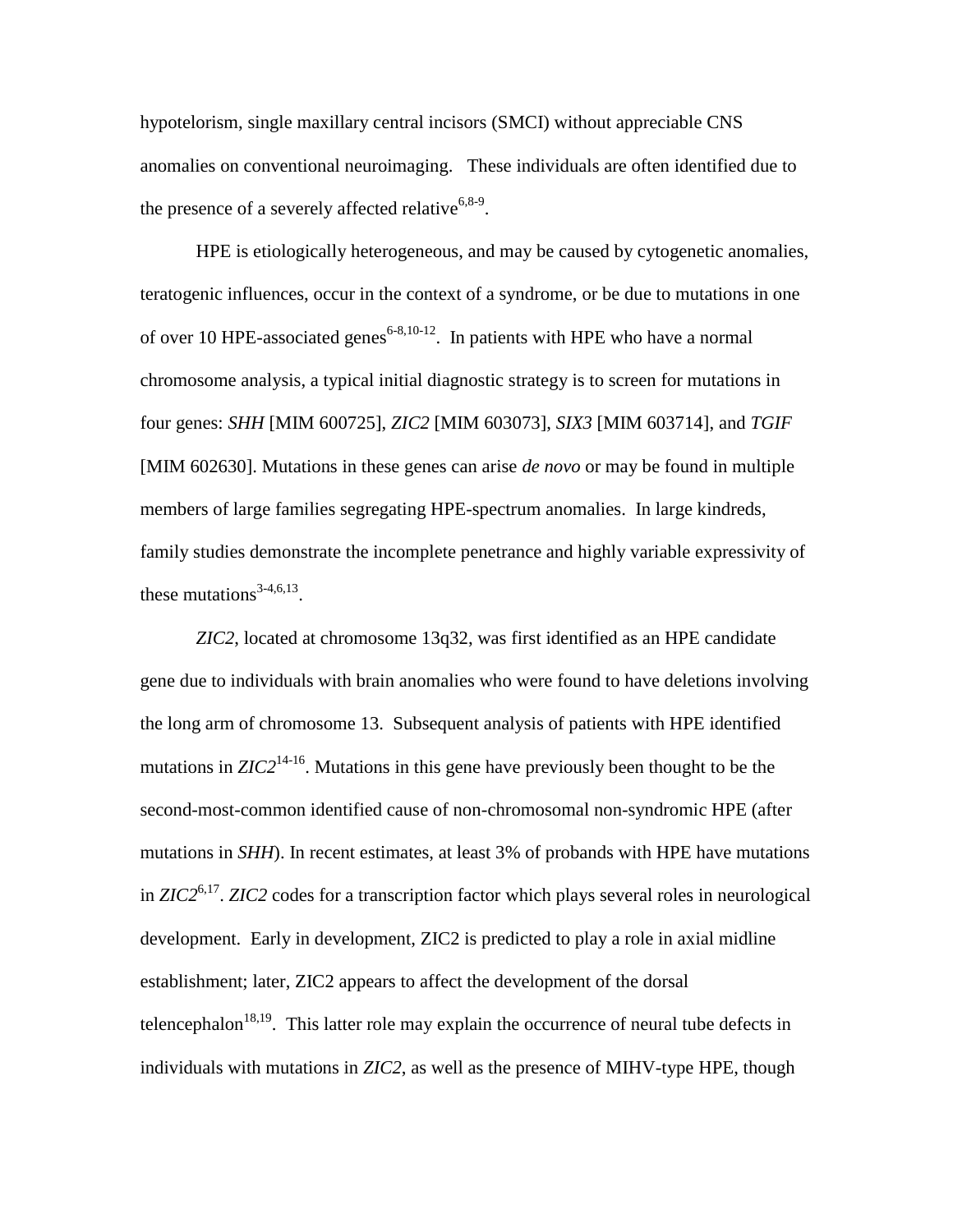this type can be seen in HPE due to mutations in other genes as well<sup>20</sup>. Mouse models show that complete absence of Zic2 activity results in HPE due to mid-gastrulation failure of axial midline development, homozygous hypomorphic alleles result in normal gastrulation but dorsal forebrain malformations at later stages, and heterozygotes for null alleles are phenotypically normal. However, features in homozygous null mice may recapitulate the entire spectrum of HPE severity, suggesting that the phenotypic consequences of mutations depend on the perturbed developmental stage and may be affected by interacting genes<sup>17,19,21-22</sup>. Of note, it has been suggested that mutations in *ZIC2* may result in HPE, but often do not result in facial features typically seen in human patients with HPE due to mutations in other genes<sup>23</sup>.

Here we present clinical and genetic data on all known individuals with mutations in *ZIC2*, over half of whom were identified through our laboratory via direct sequencing. We also present data on individuals with deletions of the *ZIC2* locus ascertained by Multiplex Ligation-dependent Probe Amplification (MLPA) and Fluorescence in Situ Hybridization (FISH), chromosome analysis, or by oligonucleotide array comparative genomic hybridization. Through this comprehensive evaluation, we can identify specific characteristics of these individuals that can differentiate the phenotypic findings in patients with HPE due to *ZIC2* mutations from patients with HPE due to other genetic causes.

Blood samples from approximately 800 individuals with HPE-spectrum disorders and their relatives were collected prospectively over 18 years. These samples were analyzed for potential sequence variations in the *ZIC2* gene under our NHGRI-approved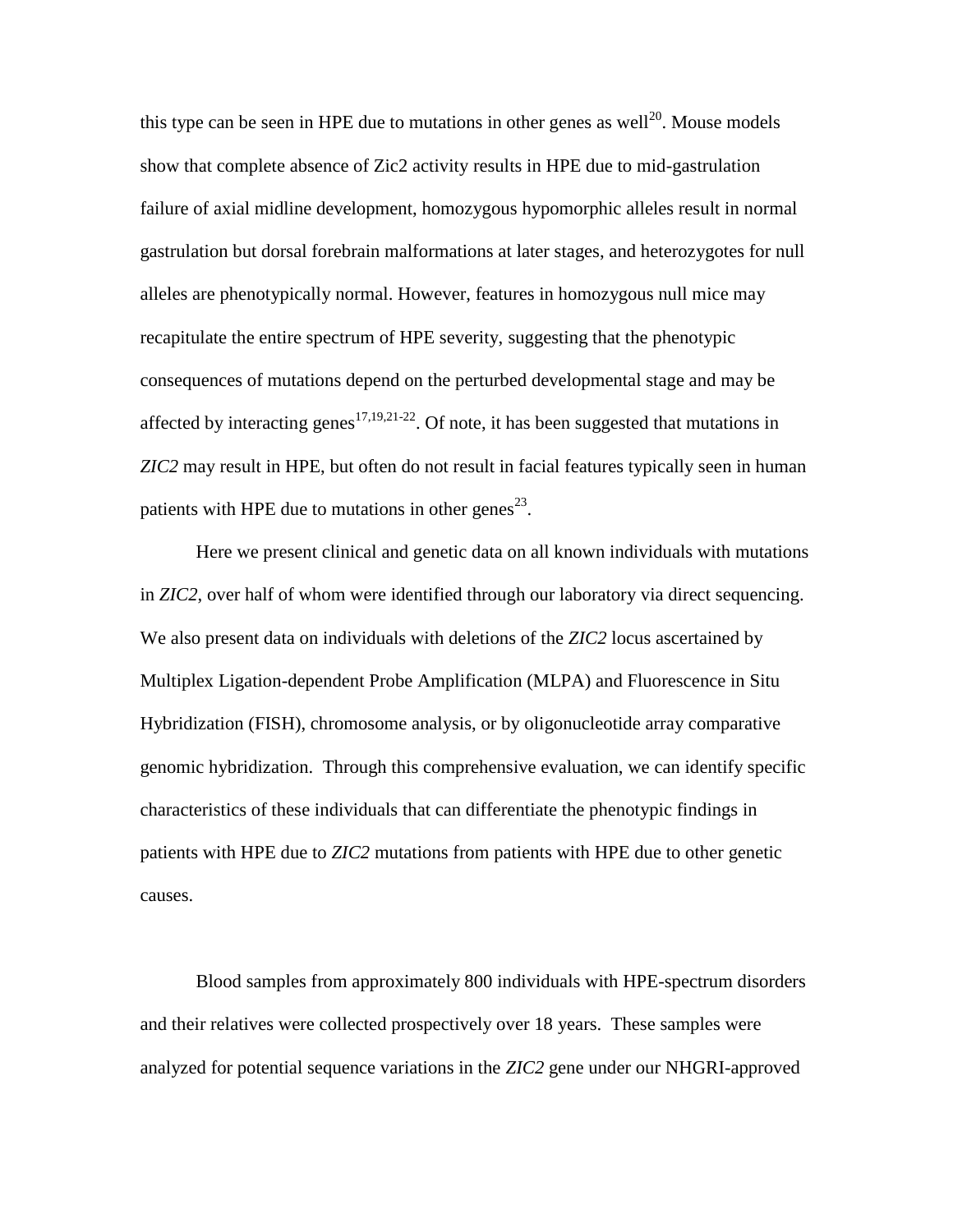brain research protocol after appropriate consent had been obtained. A strategy for screening the *ZIC2* gene has previously been described<sup>17</sup>. Clinical history, photographs, and neuroimaging were reviewed where available, again after appropriate consent was obtained. Three patients were seen at the National Institutes of Health for a comprehensive evaluation. Collaborators sent us de-identified clinical and laboratory data on patients with identified mutations in *ZIC2*.

A Medline search was conducted to find previously reported cases of holoprosencephaly due to mutations in *ZIC2.* The key words and patient terms included "*ZIC2*", "holoprosencephaly", "HPE", "13q", and "13q32". References were also obtained from papers found through the literature search. As loci nearby *ZIC2* may contribute to brain malformations and there have been numerous reported cases of deletions of 13q with unreported clinical and genetic characterizations, only cases which had clear HPE and definitive deletion of the *ZIC2* locus without involvement of other chromosomes were considered. Cases were used from the following papers and abstracts: [Brown et al., 1993]; [Brown et al., 1995]; [Brown et al., 1998]; [Chen et al., 1998]; [Nanni et al., 2000]; [Gutierrez et al., 2001]; [Orioli et al., 2001]; [Brown et al., 2001]; [Marcorelles et al., 2002]; [Dubourg et al., 2004]; [Brown et al., 2005]; [Júnior et al., 2006]; [A. Paulussen et al., 2008, Eur. Soc. of Hum. Genet., abstract.]; [Roessler et al., 2009]; [Quélin et al., 2009]<sup>14-16,23-32</sup>.

We describe a total of 153 patients, including 137 patients from 100 unrelated kindreds with molecularly-determined mutations in *ZIC2*, 7 patients with deletions of *ZIC2* ascertained by FISH testing and 9 patients with deletions of *ZIC2* ascertained by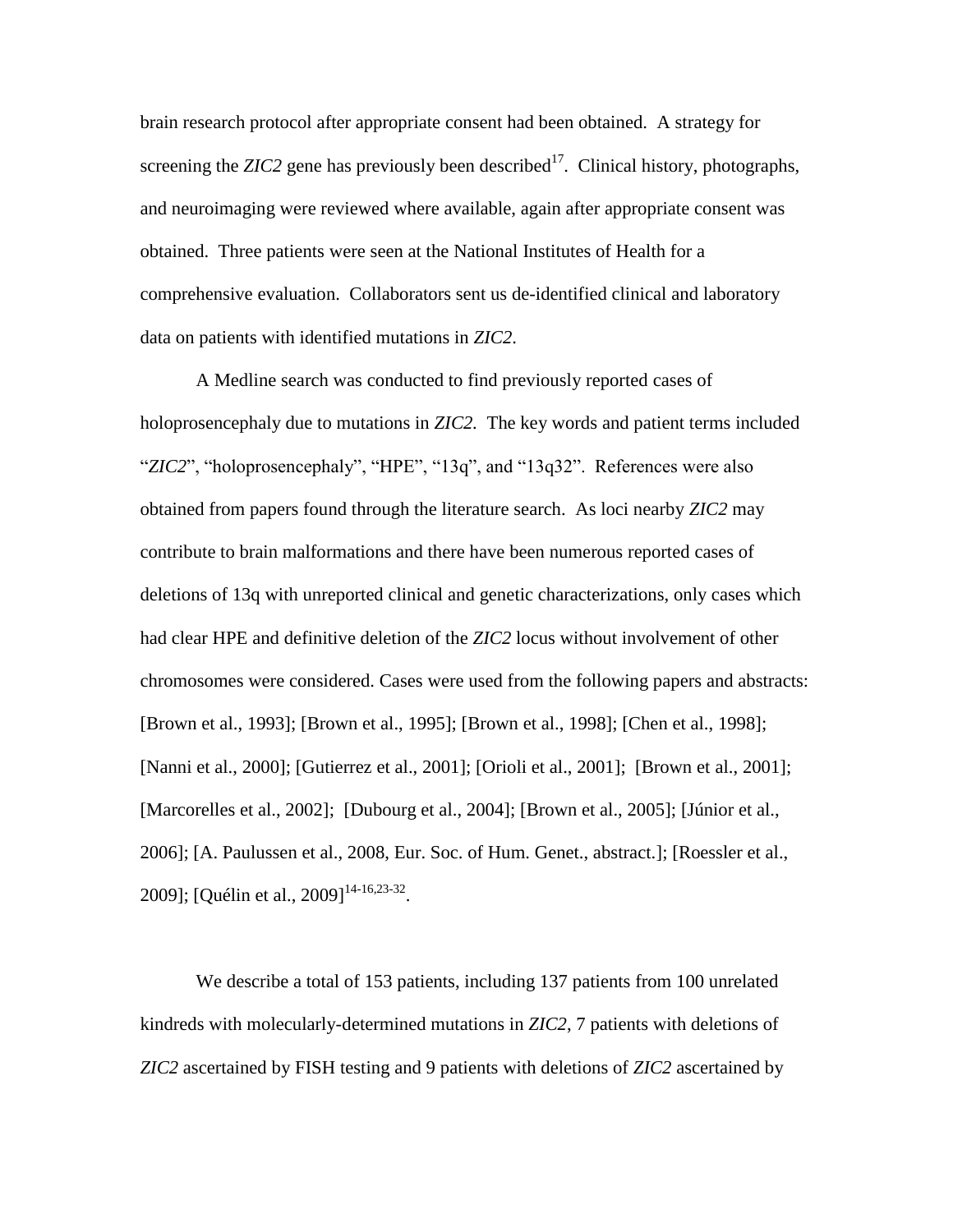chromosome analysis or by oligonucleotide microarray. By direct sequencing of DNA samples of an unselected group of unrelated patients with HPE, 8.25% (99/1200) have mutations in *ZIC2* (NIH: 49/285; Rennes: 41/532; Maastricht: 9/86). Additional cases among the approximately 800 tested in our laboratory were ascertained through screening methodology, including screening methods involving single-strand conformational polymorphism (SSCP) analysis and denaturing high-performance liquid chromatography (dHPLC).

Of note, in the descriptions below, unless otherwise stated, results refer only to individuals with molecularly determined mutations in *ZIC2*. Denominators differ among findings, as the prevalence of each phenotypic manifestation was calculated only where data was available for that specific finding. A summary of all patients is presented in the Supplementary Table.

#### **Inheritance**

Among probands in whom parents were available for testing, mutations were found to be *de novo* in 74% (49/66), maternally inherited in 18% (12/66), and paternally-inherited in 8% (5/66) of patients. There were no kindreds in which mutations or affected individuals were identified in more than 2 generations. However, in 4 cases, pedigree analysis showed that a mutation appeared to be inherited from a parent who had multiple affected children but for whom mutation testing was negative, implying either allele drop-out or, more likely, germline mosaicism.

#### **HPE type**

Prevalences of HPE types for both all described individuals and probands are presented as tables 1 and 2. Among patients with HPE, the distribution of classic HPE types (not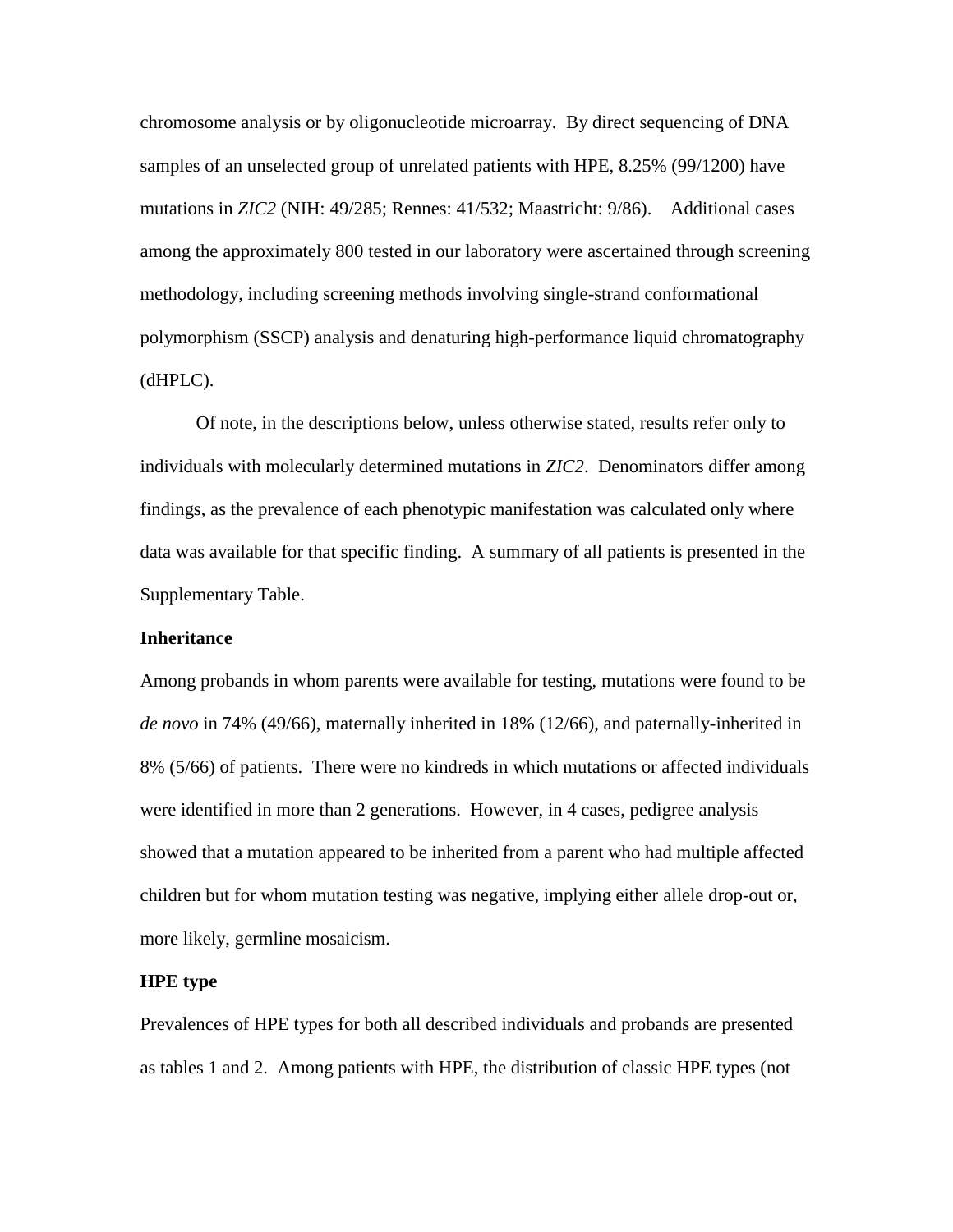including MIHV-type HPE) among patients with mutations in *ZIC2* differs significantly from a previously published analysis of HPE distribution among patients with nonchromosomal, non-syndromic HPE ( $\chi^2$  = 16.401; p = 0.0003)<sup>7</sup>. Patients with mutations in *ZIC2* had a higher prevalence of more severe HPE types. Examples of characteristic findings on neuroimaging are shown in Figure 1.

|  |  | Table 1. Prevalences of HPE types. |
|--|--|------------------------------------|
|--|--|------------------------------------|

| <b>HPE</b> type | <b>Patients with</b> | <b>Patients with</b>    |  |  |  |
|-----------------|----------------------|-------------------------|--|--|--|
|                 | mutations in         | deletion of             |  |  |  |
|                 | $ZIC2$ (%)           | <b>ZIC2</b> (%) ( $n =$ |  |  |  |
|                 | $(n = 137)$          | 16)                     |  |  |  |
| Alobar          | 21                   | 38                      |  |  |  |
| Semilobar       | 32                   | 19                      |  |  |  |
| Lobar           | 8                    | 7                       |  |  |  |
| <b>MIHV</b>     | 3                    | $\overline{0}$          |  |  |  |
| Microform       | 4                    | $\overline{0}$          |  |  |  |
| None            | 5                    | $\overline{0}$          |  |  |  |
| Unknown         | 26                   | 38                      |  |  |  |

Table 2. Prevalences of HPE types among probands with known HPE type.

| <b>HPE</b>  | <b>Patients with</b> | <b>Patients with</b> |
|-------------|----------------------|----------------------|
| <b>Type</b> | mutations in         | deletion of          |
|             | $ZIC2$ (%)           | $ZIC2$ (%) (n =      |
|             | $(n = 83)$           | 10)                  |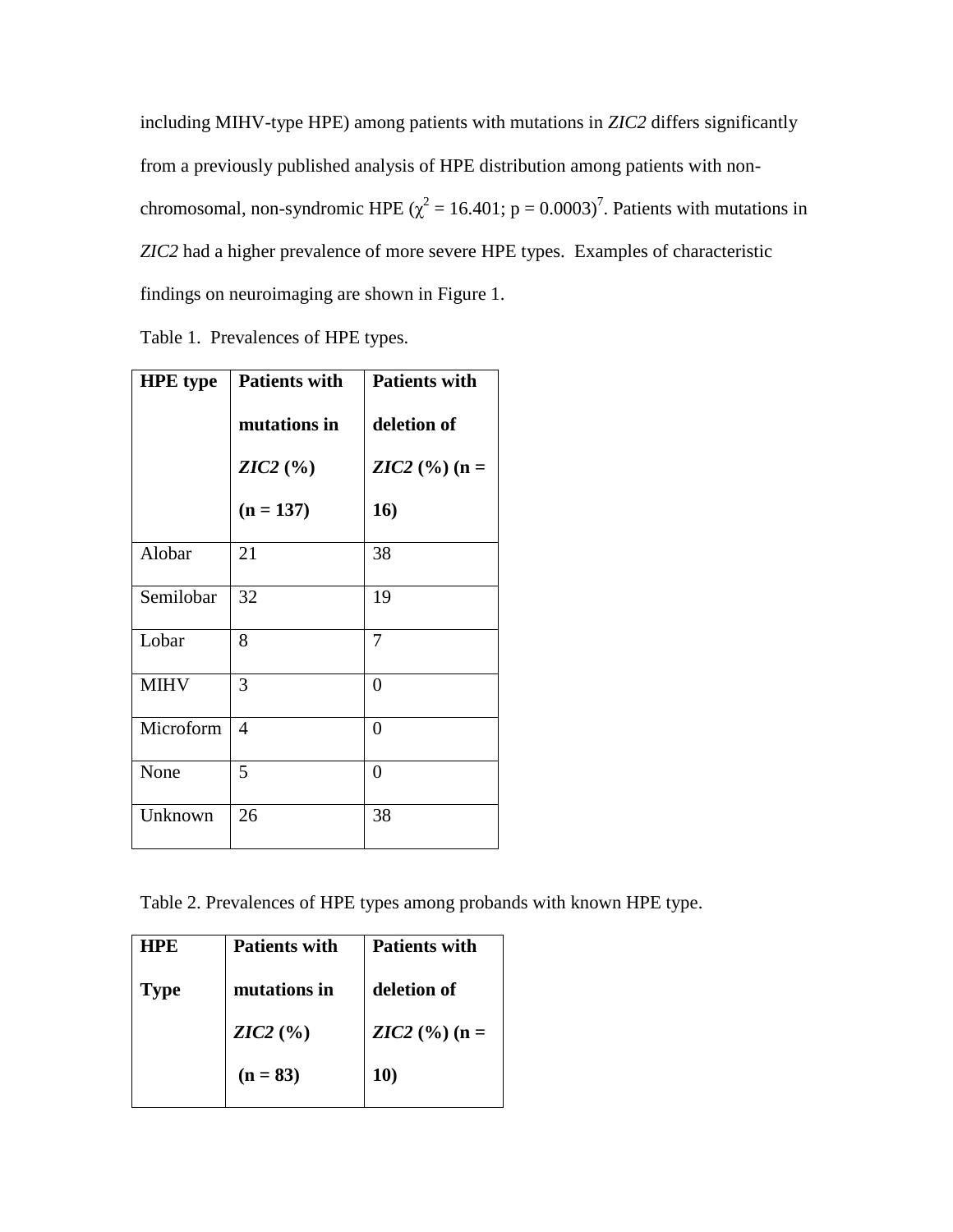| Alobar         | 33 | 60 |
|----------------|----|----|
| Semilobar   51 |    | 30 |
| Lobar          | 12 | 10 |
| <b>MIHV</b>    | 5  |    |

#### **Clinical Features**

Among all individuals with mutations (including both probands and relatives of probands) for whom gender was known, 52% (61/118) were female and 48% (57/118) were male. Among probands for whom gender was known, 51% (43/84) were female and 49% (41/84) were male. There was no statistically significant difference between genders for either all individuals or probands alone.

Patients with recognizable brain anomalies invariably had some degree of neurological impairment. Of 66 families tested, 18 parents were identified as having mutations initially found in their severely-affected children; of those who were subsequently fully examined, only 2 parents were not found to have mild features of microform HPE. The overall penetrance of phenotypic manifestations (including microform HPE) due to mutations in *ZIC2* is estimated to be 96%; the prevalence of brain anomalies is estimated to be 90%.

While many individuals who received a full genetics evaluation had facial dysmorphisms, 67% (39/58) of patients with mutations in *ZIC2* did not display typical HPE facial features such as hypotelorism, flat nasal bridge, cleft lip/palate, or SMCI, features frequently seen in patients with mutations in genes such as *SHH* and *SIX3*<sup>20</sup> *.* No patients had facial findings at the most severe end of the spectrum, such as cyclopia or synophthalmia, though one patient with semilobar HPE was described as having a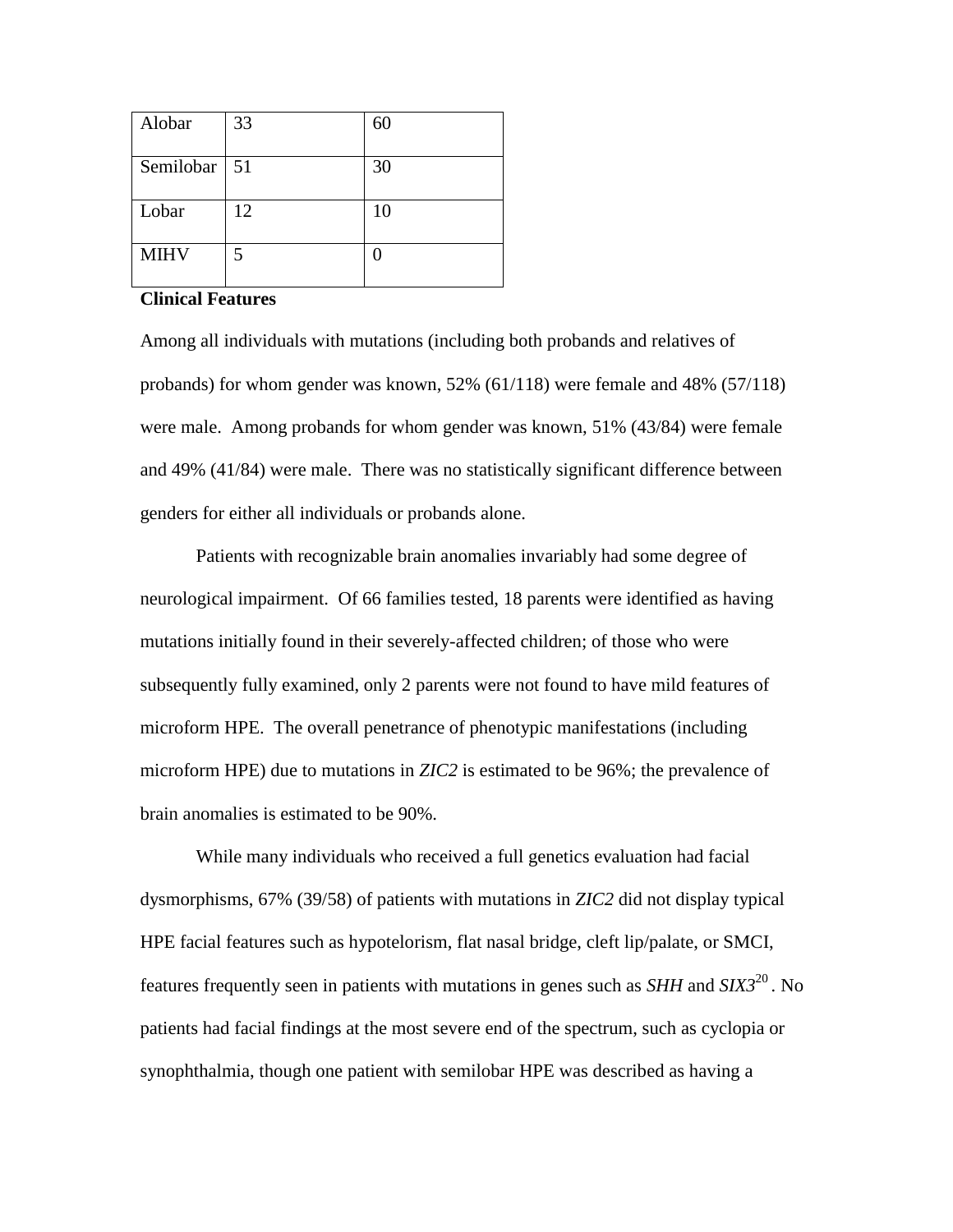proboscis. A review of photos (figure 2) of available probands ( $n = 30$ ) with mutations in *ZIC2* revealed a common phenotype in many patients consisting of bitemporal narrowing, upsplanting palpebral fissures, a short nose with anteverted nares, broad and welldemarcated philtrums, and relatively large ears, even accounting for microcephaly (Table 3). Although additional photos were not available for review, a similar facial phenotype was independently described by collaborators (S.M., S.O., CNRS Génétique et Développement, Université de Rennes/ Service de génétique clinique, CHU Hôpital Sud, Rennes, France). On review, this facial phenotype also occurs in previously published patients with mutations in *ZIC2*<sup>16,23</sup>. Facial clefts, ranging from cleft lip and palate to a small unilateral nostril cleft, were described in 10% (7/69), while 17% (12/69) did not have clefts, but had high palates.

| Patient        | HPE type     | <b>BN</b> | <b>USPF</b> | <b>FNB</b> | <b>SNAN</b> | <b>BDP</b> | LE  | Other       | Reference |
|----------------|--------------|-----------|-------------|------------|-------------|------------|-----|-------------|-----------|
| $\mathbf{1}$   | $\mathbf{A}$ | $+$       | $+$         | $+$        | $+$         | $+$        |     | Synophrys   | This      |
|                |              |           |             |            |             |            |     |             | report    |
| $\overline{2}$ | $\mathbf{A}$ |           | $+$         | $+$        | $+$         |            |     |             | This      |
|                |              |           |             |            |             |            |     |             | report    |
| $\overline{3}$ | $\mathbf{A}$ | $+$       | $+$         |            | $+$         | $+$        |     | Tall        | This      |
|                |              |           |             |            |             |            |     | forehead    | report    |
| $\overline{4}$ | $\mathbf{A}$ | $+$       | $+$         |            |             | $+$        |     |             | This      |
|                |              |           |             |            |             |            |     |             | report    |
| 5              | $\mathbf{A}$ | $+$       | $+$         | $^{+}$     | $+$         | $+$        |     |             | $[16]$    |
| 6              | $\mathbf{A}$ |           | $+$         |            |             |            | $+$ | Sloping     | $[16]$    |
|                |              |           |             |            |             |            |     | forehead    |           |
| $\overline{7}$ | S            |           | $+$         |            | $+$         |            |     |             | This      |
|                |              |           |             |            |             |            |     |             | report    |
| 8              | S            | $+$       | $+$         | $+$        | $+$         | $+$        |     |             | This      |
|                |              |           |             |            |             |            |     |             | report    |
| 9              | S            |           | $+$         |            | $+$         | $+$        |     |             | This      |
|                |              |           |             |            |             |            |     |             | report    |
| 10             | S            | $+$       | $+$         | $^{+}$     | $+$         | $+$        | $+$ | Tall, broad | This      |
|                |              |           |             |            |             |            |     | forehead    | report    |
| 11             | S            | $+$       |             |            |             | $+$        |     | Tall,       | This      |
|                |              |           |             |            |             |            |     | narrow      | report    |

Table 3. Description of common dysmorphic features in probands shown in Figure 2.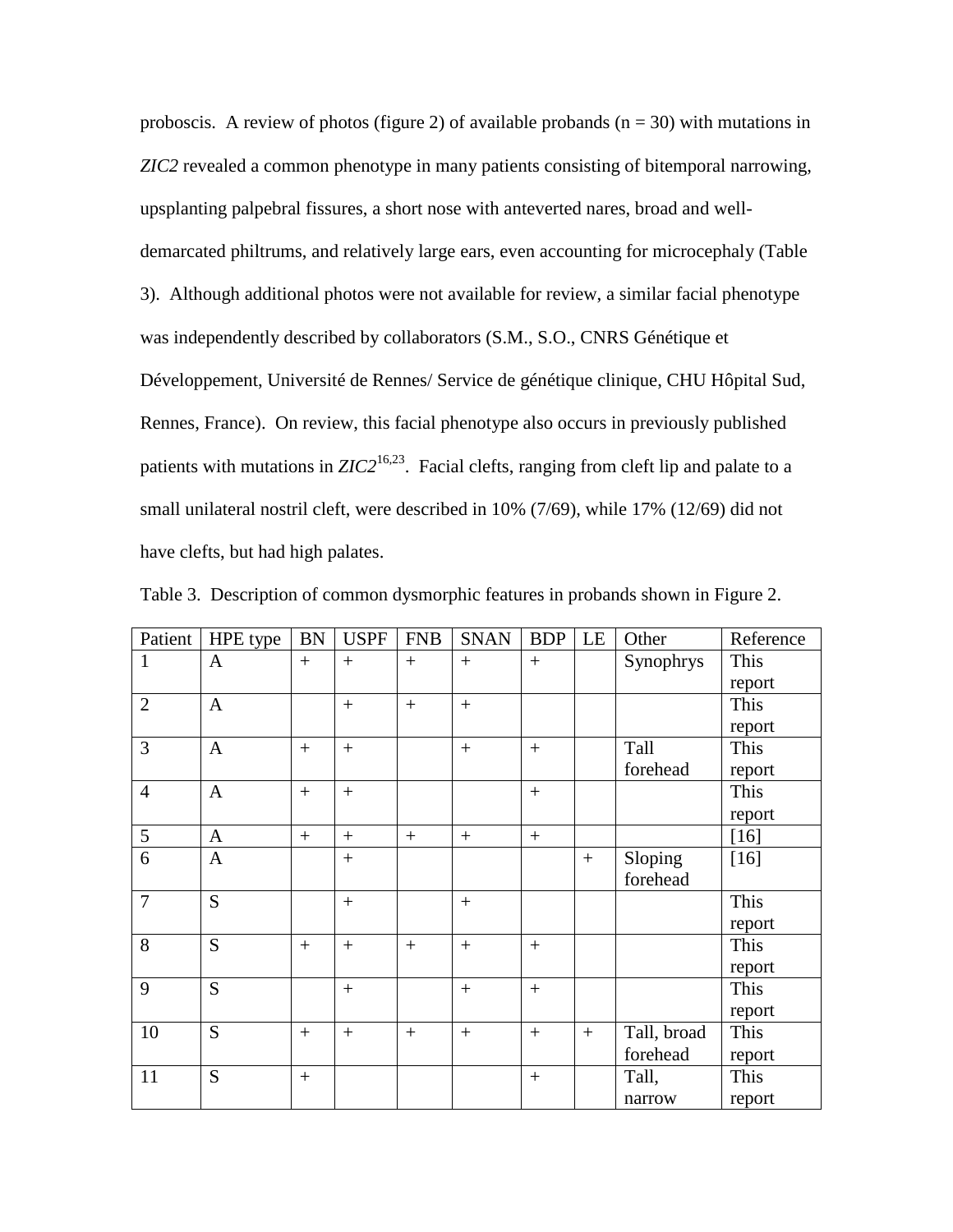|          |                             |                   |                  |                  |                   |                  |                   | head                |        |
|----------|-----------------------------|-------------------|------------------|------------------|-------------------|------------------|-------------------|---------------------|--------|
| 12       | S                           |                   | $\boldsymbol{+}$ |                  | $+$               | $\boldsymbol{+}$ | $+$               | Slight              | This   |
|          |                             |                   |                  |                  |                   |                  |                   | synophrys,          | report |
|          |                             |                   |                  |                  |                   |                  |                   | epicanthal          |        |
|          |                             |                   |                  |                  |                   |                  |                   | folds,              |        |
|          |                             |                   |                  |                  |                   |                  |                   | cupid-bow           |        |
|          |                             |                   |                  |                  |                   |                  |                   | upper lip           |        |
| 13       | S                           |                   | $+$              | $+$              |                   |                  |                   | <b>Broad</b>        | This   |
|          |                             |                   |                  |                  |                   |                  |                   | forehead            | report |
| 14       | S                           |                   | $\boldsymbol{+}$ |                  | $\boldsymbol{+}$  |                  | $\boldsymbol{+}$  |                     | This   |
|          |                             |                   |                  |                  |                   |                  |                   |                     | report |
| 15       | $\overline{S}$              |                   | $^{+}$           |                  | $\ddot{}$         |                  | $+$               |                     | This   |
|          |                             |                   |                  |                  |                   |                  |                   |                     | report |
| 16       | S                           |                   | $\boldsymbol{+}$ |                  | $\! + \!$         |                  | $\boldsymbol{+}$  | Synophrys           | This   |
|          |                             |                   |                  |                  |                   |                  |                   |                     | report |
| 17       | S                           |                   | $+$              |                  |                   |                  | $+$               | Synophrys           | This   |
|          |                             |                   |                  |                  |                   |                  |                   |                     | report |
| 18       | S                           |                   | $\boldsymbol{+}$ | $+$              | $\boldsymbol{+}$  |                  |                   |                     | This   |
|          |                             |                   |                  |                  |                   |                  |                   |                     | report |
| 19       | S                           |                   | $\boldsymbol{+}$ |                  | $\qquad \qquad +$ |                  | $+$               |                     | This   |
|          |                             |                   |                  |                  |                   |                  |                   |                     | report |
| 20       | S                           | $+$               | $+$              |                  |                   | $\boldsymbol{+}$ | $\boldsymbol{+}$  | Tall                | This   |
|          |                             |                   |                  |                  |                   |                  |                   | forehead            | report |
| 21       | S                           |                   | $+$              |                  |                   |                  |                   |                     | This   |
|          |                             |                   |                  |                  |                   |                  |                   |                     | report |
| 22       | S                           |                   | $\boldsymbol{+}$ |                  | $^{+}$            |                  | $+$               | Tall                | $[23]$ |
|          |                             |                   |                  |                  |                   |                  |                   | forehead            |        |
| 23<br>24 | ${\bf S}$<br>$\overline{S}$ | $+$               | $\boldsymbol{+}$ |                  | $\qquad \qquad +$ | $\boldsymbol{+}$ |                   |                     | $[23]$ |
|          |                             | $+$               | $\ddot{}$        | $+$              | $\ddot{}$         |                  |                   | Triangular          | $[23]$ |
|          |                             |                   |                  |                  |                   |                  |                   | mouth,              |        |
|          |                             |                   |                  |                  |                   |                  |                   | myopathic<br>facies |        |
| 25       | L                           | $\qquad \qquad +$ |                  |                  | $\boldsymbol{+}$  |                  |                   |                     | $[23]$ |
| 26       | <b>MIHV</b>                 |                   | $\boldsymbol{+}$ | $\boldsymbol{+}$ |                   |                  |                   |                     | This   |
|          |                             |                   | $\overline{+}$   |                  | $\boldsymbol{+}$  |                  | $\boldsymbol{+}$  |                     | report |
| 27       | <b>MIHV</b>                 |                   | $\boldsymbol{+}$ |                  | $\boldsymbol{+}$  | $+$              |                   |                     | This   |
|          |                             |                   |                  |                  |                   |                  |                   |                     | report |
| 28       | <b>MIHV</b>                 |                   | $\boldsymbol{+}$ | $\boldsymbol{+}$ |                   | $\boldsymbol{+}$ |                   |                     | $[23]$ |
| 29       | Unknown                     |                   | $\boldsymbol{+}$ |                  | $\boldsymbol{+}$  |                  | $\qquad \qquad +$ | Sloping             | This   |
|          |                             |                   |                  |                  |                   |                  |                   | forehead            | report |
| 30       | Unknown                     | $+$               | $\boldsymbol{+}$ |                  | $\boldsymbol{+}$  | $\boldsymbol{+}$ |                   | Tall                | This   |
|          |                             |                   |                  |                  |                   |                  |                   | forehead            | report |
|          |                             |                   |                  |                  |                   |                  |                   |                     |        |

BN: Bitemporal narrowing; USPF: Upslanting palpebral fissures; FNB: Flat nasal bridge; SNAN: Short nose and/or anteverted nares; BDP: Broad or deep philtrum; LE: Large ears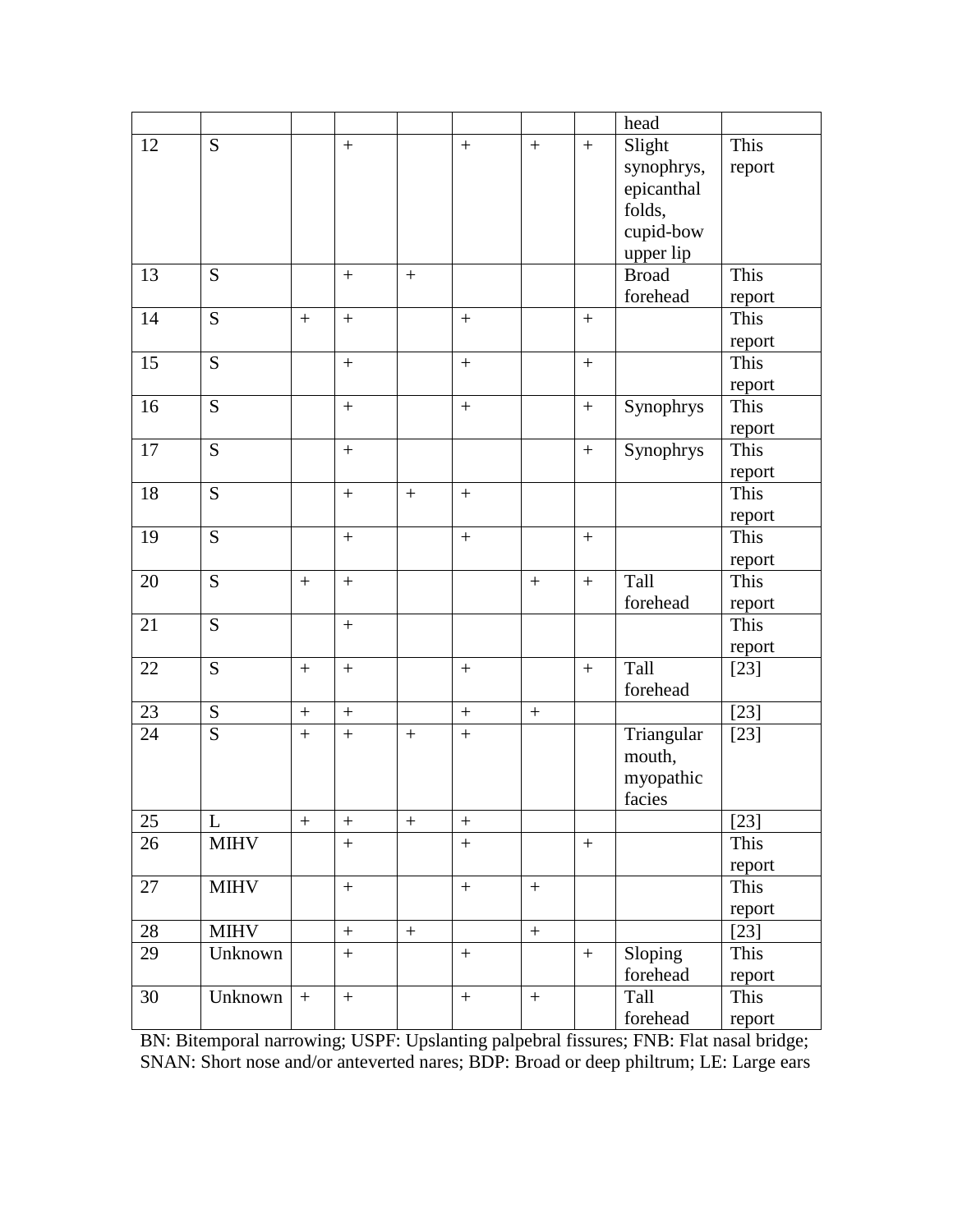In terms of neurological defects beyond HPE, 12% (11/93) of individuals had hydrocephalus, and 4% (4/93) were reported as having neural tube defects. Finally, in terms of non-neurological manifestations, 14% had skeletal anomalies, 9% had cardiac anomalies, 7% had renal anomalies, 7% had genital anomalies, 4% had gastrointestinal anomalies, and 4% had pulmonary anomalies  $(n = 76)$ . Five percent had more than 3 congenital anomalies in these systems, including complex congenital heart, renal, and skeletal abnormalities.

#### **Genotypic and functional analysis**

The molecular findings among patients with mutations in *ZIC2* have been recently and extensively analyzed<sup>17</sup>. Among kindreds with molecularly-identified mutations, 84% (84/100) were unique. One mutation, which resulted in an alanine expansion and which has been show to result in greatly reduced function, occurred in 11 apparently unrelated kindreds.

Among the 100 unrelated kindreds with molecularly-demonstrated mutations, 38% (38/100) had frameshift mutations, 21% (21/100) had missense mutations, 16% (16/100) were nonsense mutations, 16% (16/100) were in-frame duplications, 5% (5/100) were predicted to result in alternative splicing, 3% (3/100) were in-frame deletions, and 1% (1/100) was an in-frame insertion. 89% (17/19) of the in-frame deletions and duplications occurred in the poly-alanine segment of the gene.

The vast majority (98%) of family-specific mutations were predicted or proven significant loss-of-function. Interestingly, among the very few patients whose mutations were not predicted null, alobar HPE was not observed and 66% (2/3) were inherited, in contrast to the overall estimation that 69% of mutations were *de novo*. There was no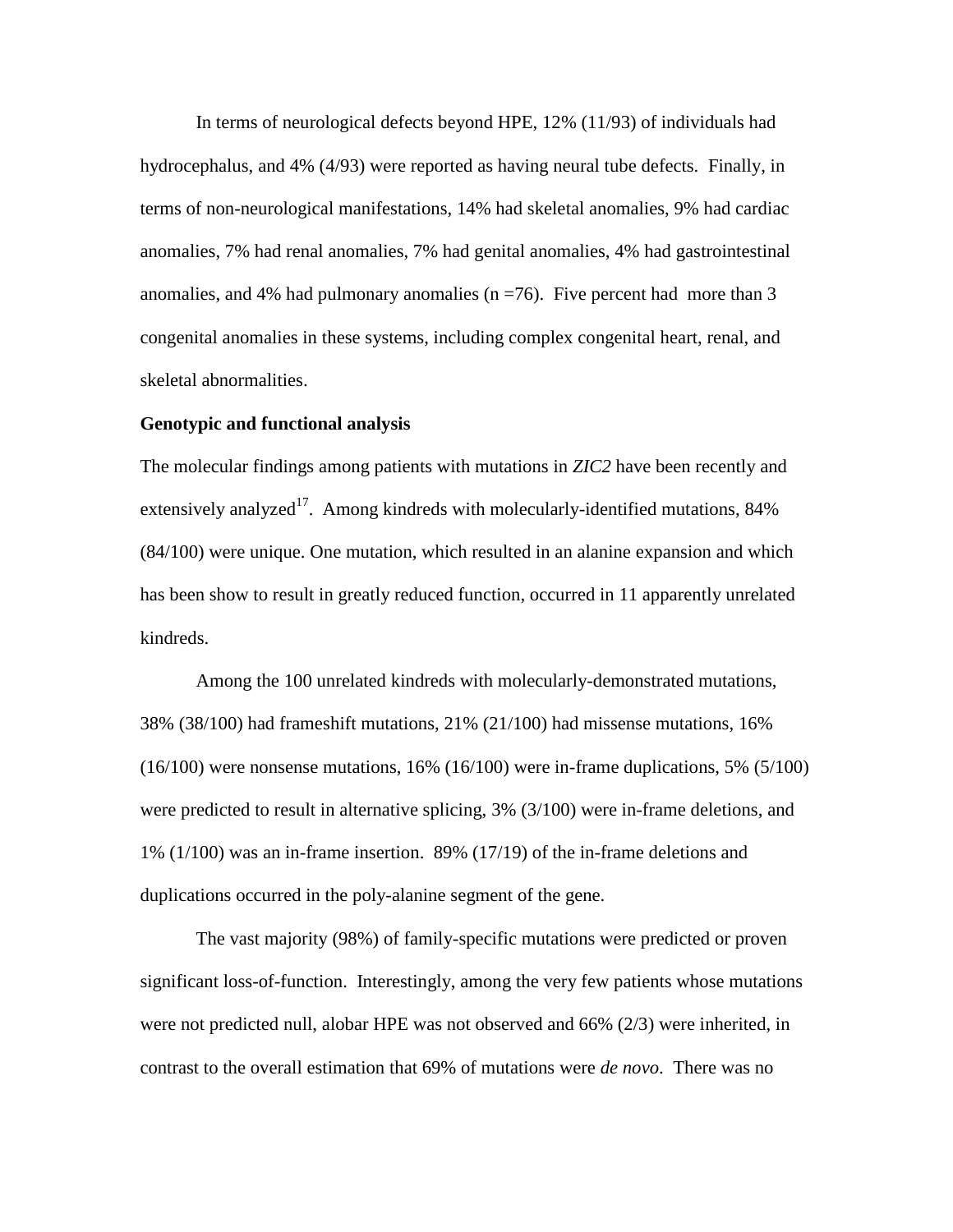correlation between the type, location, and functional activity conferred by a mutation with the presence of facial dysmorphisms or with HPE severity.

Mutations in *ZIC2* are one of the two most common single-gene causes of nonsyndromic HPE (with *SHH*). As patients with *ZIC2* mutations may not have facial dysmorphisms typically associated with HPE, the diagnosis of HPE may not be obvious on clinical encounter. Mutations in *ZIC2* may be an underappreciated cause of HPE, especially in the instance of an early fetal demise when high-quality brain imaging or pathologic analysis is not available.

However, our analysis of this large cohort of patients with mutations in *ZIC2* reveals several unique features resulting from mutations in this gene which distinguish the patients described here from patients with mutations in other HPE-associated genes. First, many patients with mutations in *ZIC2* have a subtle but distinct dysmorphic facial phenotype which may help aid diagnosis. This facial appearance is unique among patients with HPE, and has not been seen in patients with HPE due to other genetic etiologies. Second, unlike other genes associated with HPE, the majority of mutations occur *de novo*. Our data suggests the presence of at least 4 families in which germline mosaicism seems to be causative of HPE in a child, which has important implications for genetic counseling. Parents who test negative for *ZIC2* mutations through analysis of peripheral blood may still be at risk for having other affected children.

Third, along these lines, we did not identify any large pedigrees in which numerous individuals from multiple generations were identified, which is not the case for the other common HPE-associated genes such as *SHH* or *SIX3*. This could imply that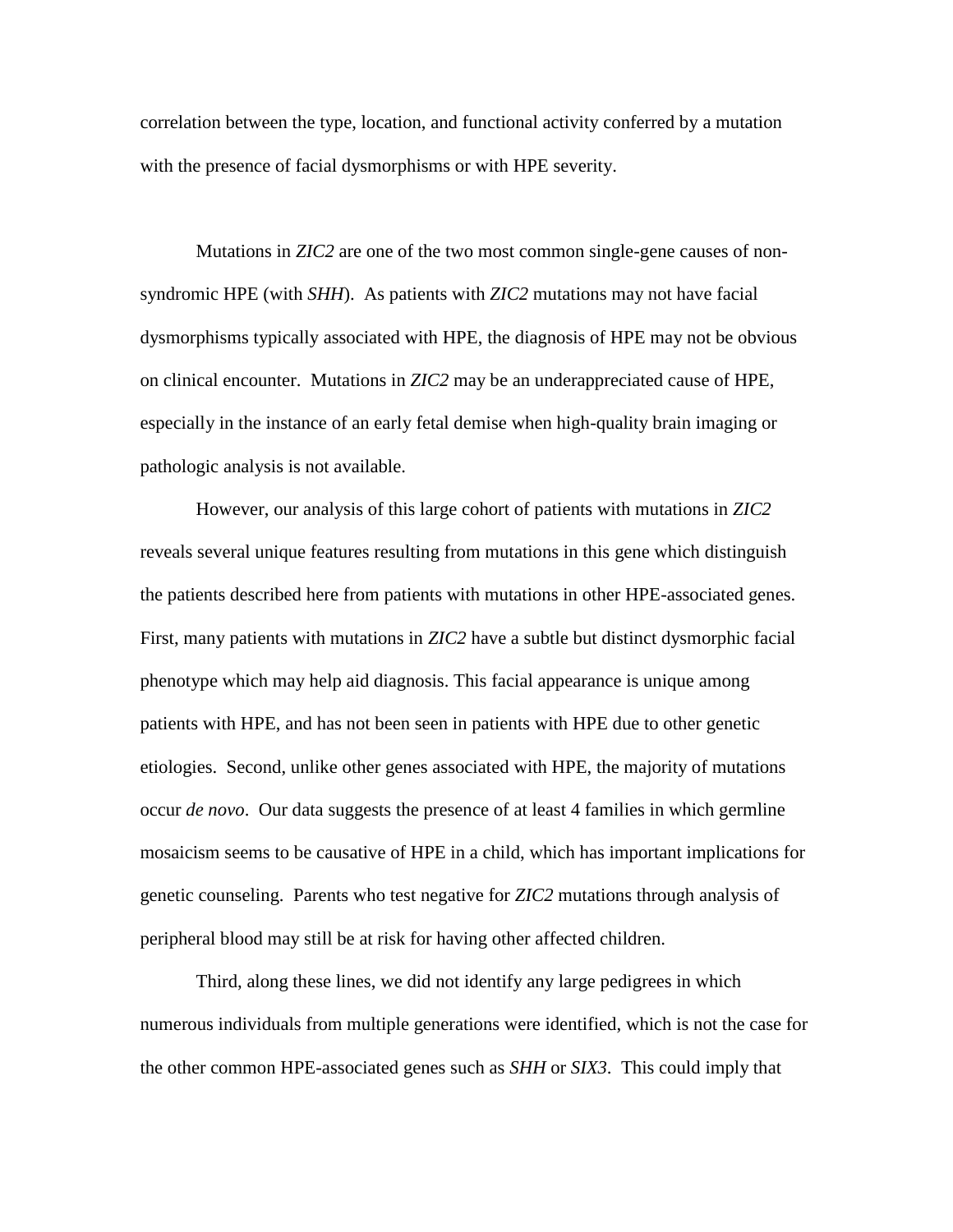mutations in *ZIC2* are less likely to result in mildly-affected individuals than mutations in other HPE-associated genes. Since *ZIC2* mutations occur relatively frequently in nonsyndromic HPE, this would further imply that the mutation rate for these mutations is higher than, for example, mutations in *SIX3*, which are overall less frequent, but occur more often in large kindreds with multiple affected generations<sup>20</sup>. However, the high penetrance and relatively severe findings may bring individuals to clinical attention earlier, resulting in ascertainment bias.

Finally, laboratories and clinicians must be aware of the importance of functional data in order to characterize mutations and to inform counseling of affected families; we know specifically of certain repeat variants in *ZIC2* resulting in different numbers of histidine repeats, which have previously been thought to be pathogenic, but on later family analysis, are now thought to be polymorphisms which may be common in ethnicities not originally part of control populations $17$ .

One shortcoming of this report is that the available retrospective collection of clinical data was not uniform. For this reason, it is likely that we underestimate the prevalence of many of the findings (such as neural tube defects and other congenital anomalies). Despite the challenges synthesizing the data, the availability of a large cohort of patients with mutations affecting the same gene greatly enriches our understanding of HPE in general and *ZIC2* in particular. This study demonstrates the existence of a previously unnoticed *ZIC2*-specific phenotype, and highlights the importance of a comprehensive and collaborative approach to study HPE and other complex genetic disorders.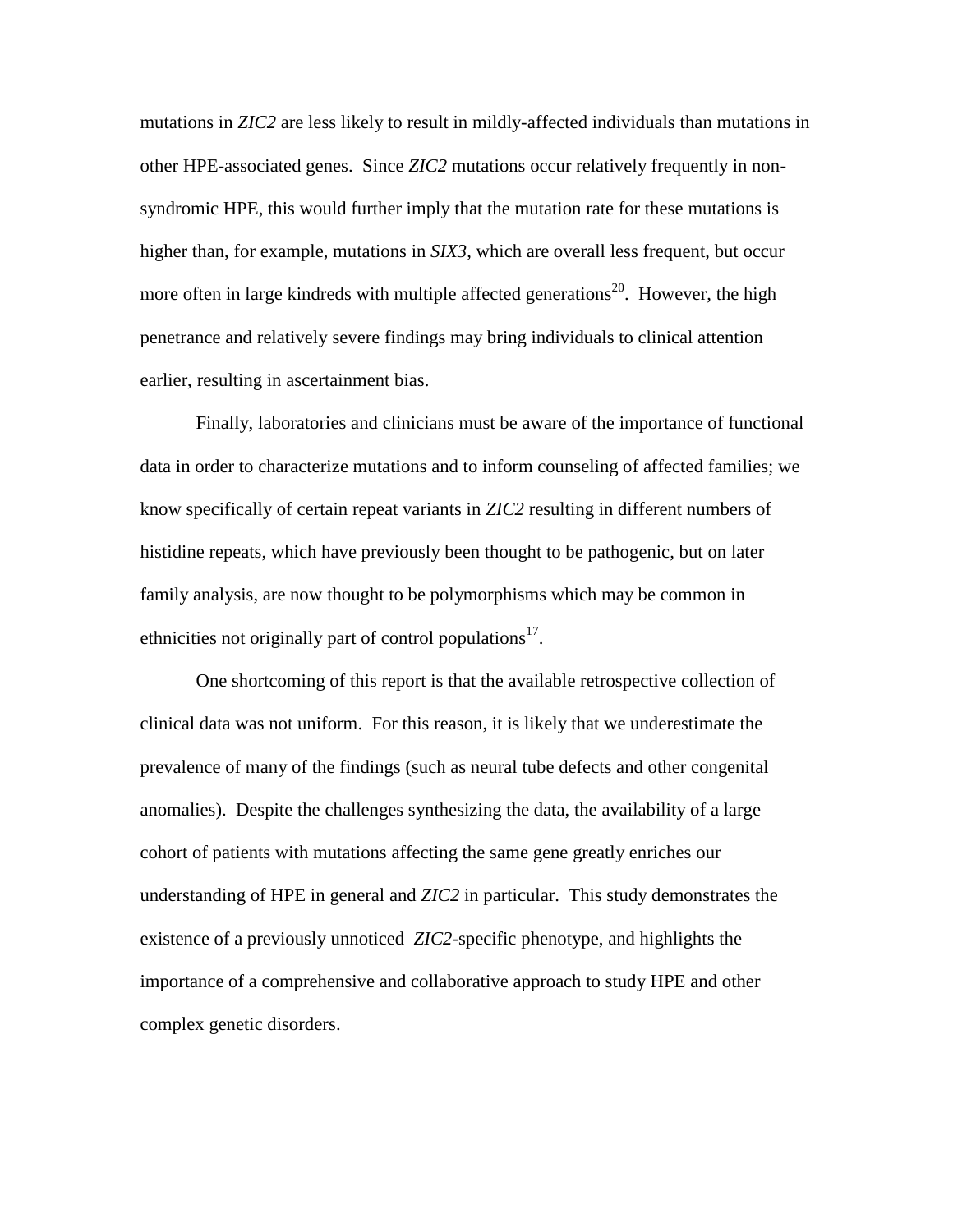#### **ACKNOWLEDGEMENTS AND AFFILIATIONS**

We would like to express our deep gratitude to the patients and families who participated in these studies. The authors would also like to thank all of the members of the Carter Centers for Brain Research in Holoprosencephaly and Related Malformations.

This research was supported by the Division of Intramural Research, National Human Genome Research Institute, National Institutes of Health, Department of Health and Human Services, United States of America and GIS Maladies Rares GISMR0701/DHOS, France.

There are no competing interests.

#### **References**

1. Matsunaga E., Shiota K. (1977). Holoprosencephaly in human embryos: epidemiologic studies of 150 cases. Teratology. *16*, 261-72.

2. Leoncini E., Baranello G., Orioli I.M., Annerén G., Bakker M., Bianchi F., Bower C., Canfield M.A., Castilla E.E., Cocchi G., et al. (2008). Frequency of holoprosencephaly in the International Clearinghouse Birth Defects Surveillance Systems: Searching for population variations. Birth Defects Res A Clin Mol Teratol. *82*, 585-591.

3. Muenke M., Beachy P.A. (2000). Genetics of ventral forebrain development and holoprosencephaly. Curr Opin Genet Dev. *10*, 262-269.

4. Cohen M.M. Jr. (2006). Holoprosencephaly: clinical, anatomic, and molecular dimensions. Birth Defects Res A Clin Mol Teratol. *76*, 658-673.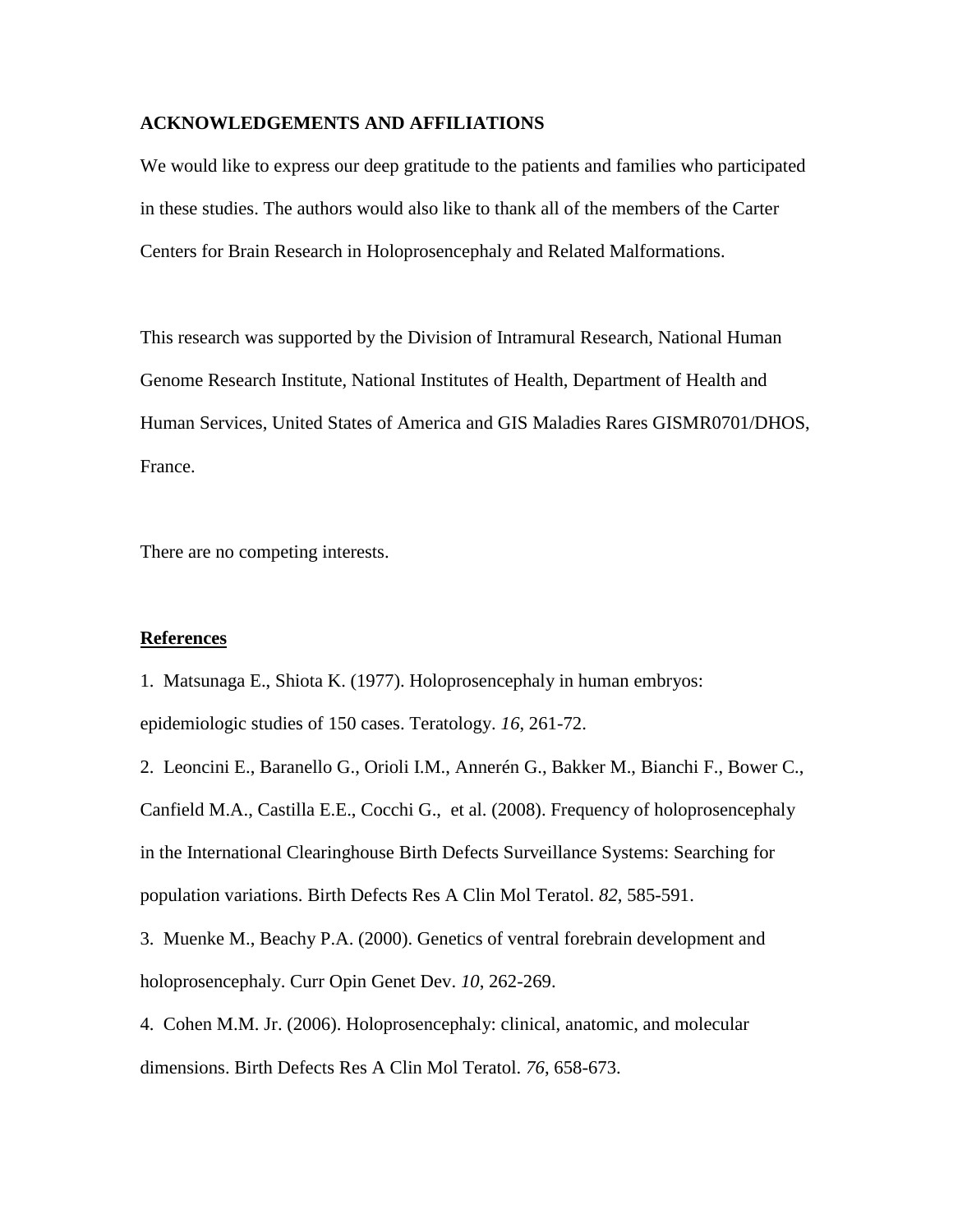5. Barkovich A.J., Simon E.M., Clegg N.J., Kinsman S.L., Hahn J.S. (2002). Analysis of the cerebral cortex in holoprosencephaly with attention to the sylvian fissures. AJNR Am J Neuroradiol. *23*, 143-150.

6. Dubourg C., Bendavid C., Pasquier L., Henry C., Odent S., David V. (2007). Holoprosencephaly. Orphanet J Rare Dis. *2*, 8.

7. Lazaro L., Dubourg C., Pasquier L., Le Duff F., Blayau M., Durou M.R., de la Pintière A.T., Aguilella C., David V., Odent S. (2004). Phenotypic and molecular variability of the holoprosencephalic spectrum. Am J Med Genet A. *129A*, 21-24.

8. Cohen M.M. Jr. (1989). Perspectives on holoprosencephaly: Part I. Epidemiology, genetics, and syndromology. Teratology. *40*, 211-235.

9. Cohen M.M. Jr, Sulik K.K. (1992). Perspectives on holoprosencephaly: Part II. Central nervous system, craniofacial anatomy, syndrome commentary, diagnostic approach, and experimental studies. J Craniofac Genet Dev Biol. *12*, 196-244.

10. Edison R.J., Muenke M. (2004). Mechanistic and epidemiologic considerations in the evaluation of adverse birth outcomes following gestational exposure to statins. Am J Med Genet. *131*, 287-298.

11. Edison R.J., Muenke M. (2005). Central nervous system and limb anomalies in case reports of first-trimester statin exposure. N Engl J Med. *350*, 1579-1582. Erratum in: N Engl J Med. (2005). *352*, 2759.

12. Croen L.A., Shaw G.M., Lammer E.J. (1996). Holoprosencephaly: epidemiologic and clinical characteristics of a California population. Am J Med Genet. *64*, 465-472.

13. Collins A.L., Lunt P.W., Garrett C., Dennis N.R. (1993). Holoprosencephaly: a family showing dominant inheritance and variable expression. J Med Genet. *30*, 36-40.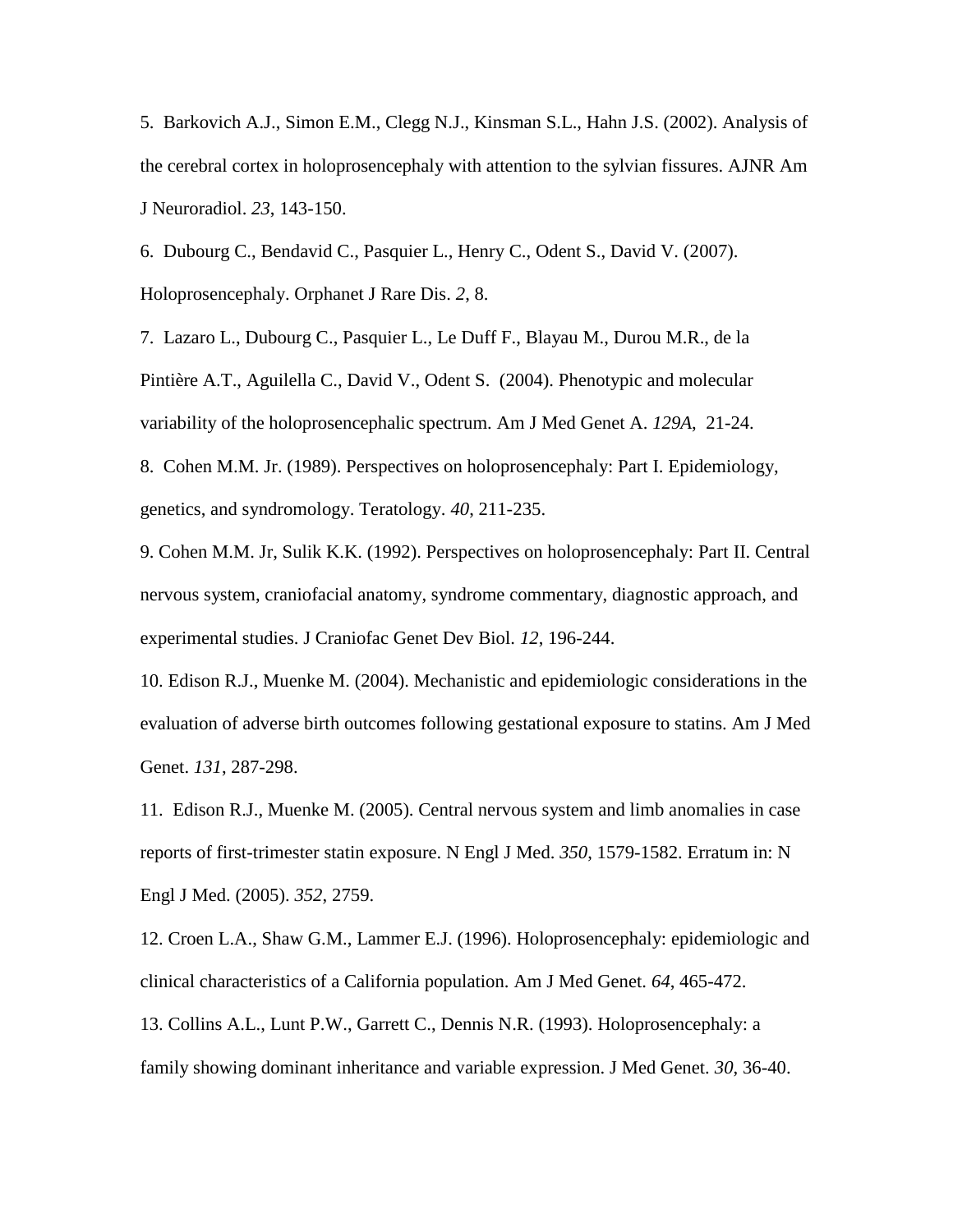14. Brown S., Gersen S., Anyane-Yeboa K., Warburton D. (1993). Preliminary definition of a "critical region" of chromosome 13 in q32: report of 14 cases with 13q deletions and review of the literature. Am J Med Genet. *45*, 52-59.

15. Brown S., Russo J., Chitayat D., Warburton D. (1995). The 13q- syndrome: the molecular definition of a critical deletion region in band 13q32. Am J Hum Genet. *57*, 859-8866.

16. Brown S.A., Warburton D., Brown L.Y., Yu C.Y., Roeder E.R., Stengel-Rutkowski S., Hennekam R.C., Muenke M. (1998). Holoprosencephaly due to mutations in *ZIC2*, a homologue of Drosophila odd-paired. Nat Genet. *20*, 180-183.

17. Roessler E., Lacbawan F., Dubourg C., Paulussen A., Herbergs J., Hehr U., Bendavid C., Zhou N., Ouspenskaia M., Bale S., et al. (2009). The full spectrum of holoprosencephaly-associated mutations within the *ZIC2* gene in humans predicts lossof-function as the predominant disease mechanism. Hum Mutat. *30*, E541-554. 18. Cheng X., Hsu C.M., Currle D.S., Hu J.S., Barkovich A.J., Monuki E.S. (2006).

Central roles of the roof plate in telencephalic development and holoprosencephaly. J Neurosci. *26*, 7640-7649.

19. Warr N., Powles-Glover N., Chappell A., Robson J., Norris D., Arkell R.M. (2008). *Zic2*-associated holoprosencephaly is caused by a transient defect in the organizer region during gastrulation. Hum Mol Genet. *17*, 2986-2996.

20. Lacbawan F., Solomon B.D., Roessler E., El-Jaick K., Domené S., Velez J.I., Zhou N., Hadley D., Balog J.Z., Long R., et al. (2009). Clinical Spectrum of *SIX3*-Associated Mutations in Holoprosencephaly: Correlation between Genotype, Phenotype, and Function. J Med Genet. *46*, 389-398.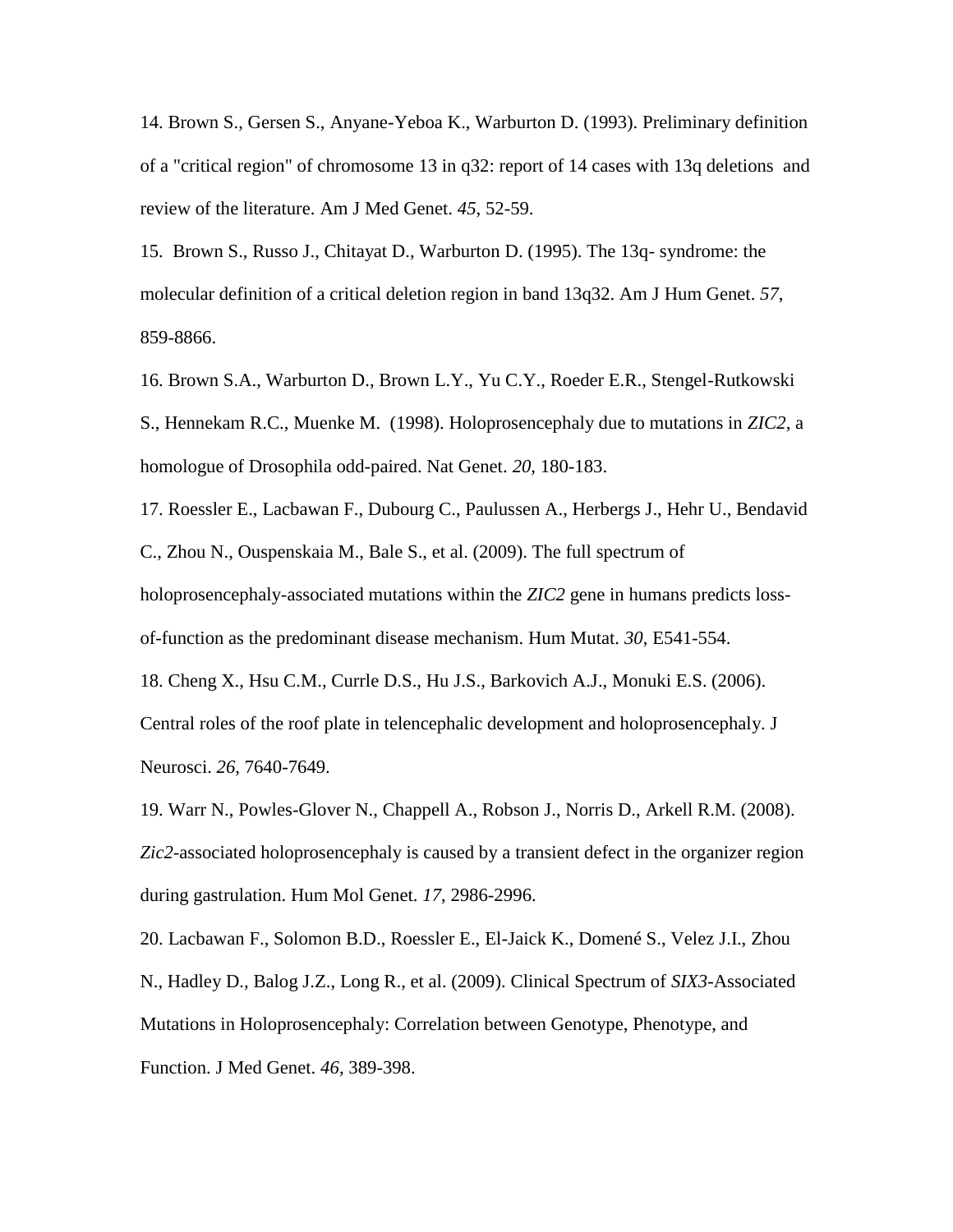21. Elms P., Siggers P., Napper D., Greenfield A, Arkell R. (2003). *Zic2* is required for neural crest formation and hindbrain patterning during mouse development. Dev Biol. *264*, 391-406.

22. Nagai T., Aruga J., Minowa O., Sugimoto T., Ohno Y., Noda T., Mikoshiba K. Zic2 regulates the kinetics of neurulation. Proc Natl Acad Sci U S A. *97*, 1618-1623.

23. Brown L.Y., Odent S., David V., Blayau M., Dubourg C., Apacik C., Delgado M.A., Hall B.D., Reynolds J.F., Sommer A., et al. (2001). Holoprosencephaly due to mutations in *ZIC2*: alanine tract expansion mutations may be caused by parental somatic recombination. Hum Mol Genet. *10*, 791-796.

24. Chen C.P., Chern S.R., Lee C.C., Chen L.F., Chuang C.Y., Chen M.H. (1998). Prenatal diagnosis of de novo isochromosome 13q associated with microcephaly, alobar holoprosencephaly and cebocephaly in a fetus. Prenat Diagn. *18*, 393-398.

25. Nanni L., Croen L.A., Lammer E.J., Muenke M. (2000). Holoprosencephaly: molecular study of a California population. Am J Med Genet. *90*, 315-319.

26. Gutierrez J., Sepulveda W., Saez R., Carstens E., Sanchez J. (2001). Prenatal diagnosis of 13q- syndrome in a fetus with holoprosencephaly and thumb agenesis. Ultrasound Obstet Gynecol. *17*, 166-168.

27. Orioli I.M., Castilla E.E., Ming J.E., Nazer J., Burle de Aguiar M.J., Llerena J.C., Muenke M. (2001). Identification of novel mutations in *SHH* and *ZIC2* in a South American (ECLAMC) population with holoprosencephaly. Hum Gene. *109*, 1-6.

28. Brown L., Paraso M., Arkell R., Brown S. (2005). In vitro analysis of partial loss-offunction *ZIC2* mutations in holoprosencephaly: alanine tract expansion modulates DNA binding and transactivation. Hum Mol Genet. *14*, 411-420.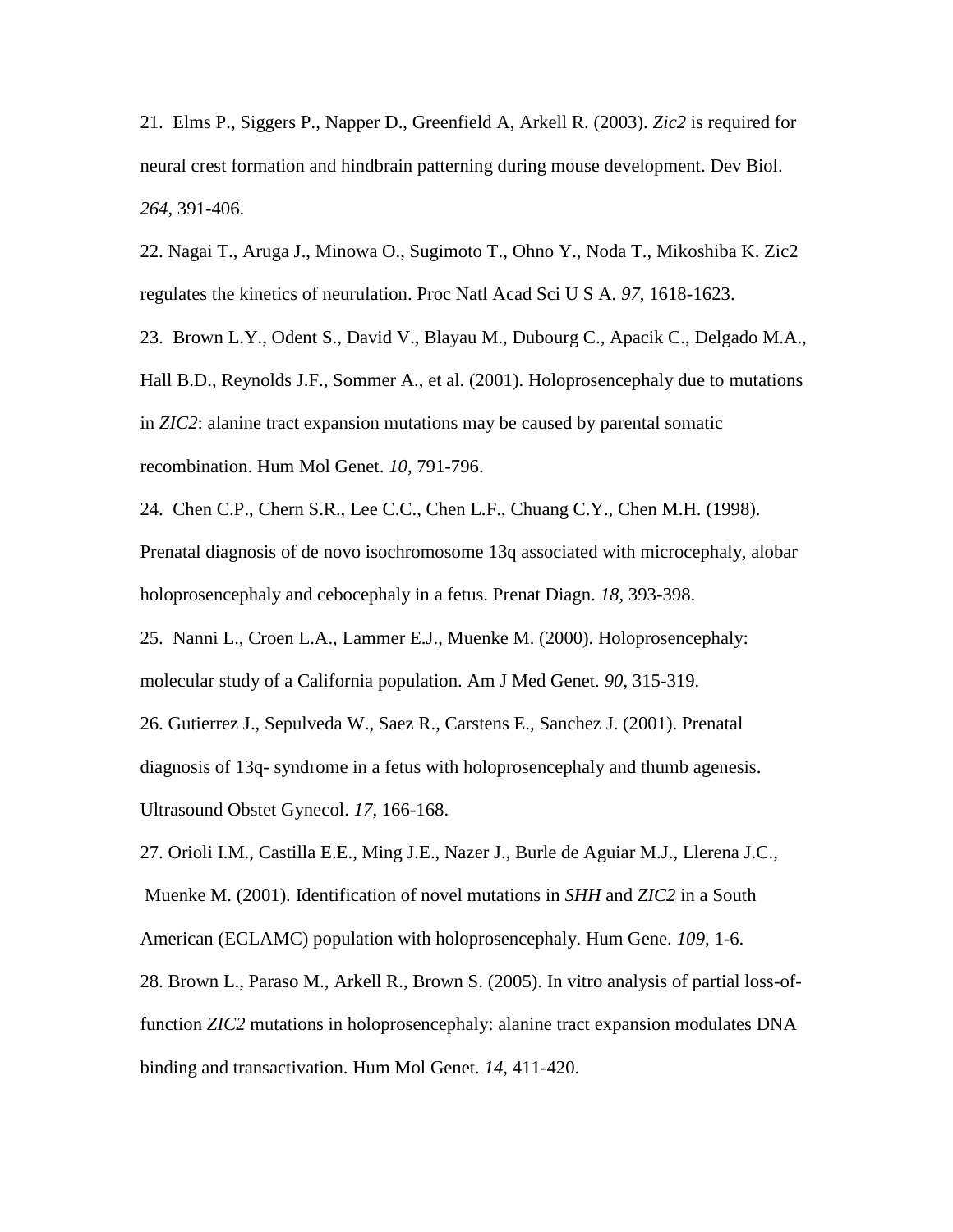29. Marcorelles P., Loget P., Fallet-Bianco C., Roume J., Encha-Razavi F., Delezoide A.L. (2002). Unusual variant of holoprosencephaly in monosomy 13q. Pediatr Dev Pathol. *5*, 170-178.

30. Dubourg C., Lazaro L., Pasquier L., Bendavid C., Blayau M., Le Duff F., Durou M.R., Odent S., David V. (2004). Molecular screening of *SHH*, *ZIC2*, *SIX3*, and *TGIF* genes in patients with features of holoprosencephaly spectrum: Mutation review and genotype-phenotype correlations. Hum Mutat. *24*, 43-51.

31. Araujo Júnior E., Filho H.A., Pires C.R., Filho S.M. (2006). Prenatal diagnosis of the 13q- syndrome through three-dimensional ultrasonography: a case report. Arch Gynecol Obstet. *274*, 243-245.

33. Quélin C., Bendavid C., Dubourg C., de la Rochebrochard C., Lucas J., Henry C., Jaillard S., Loget P., Loeuillet L., Lacombe D., et al. (2009). Twelve new patients with 13q deletion syndrome: genotype-phenotype analyses in progress. Eur J Med Genet. *52*, 41-46.